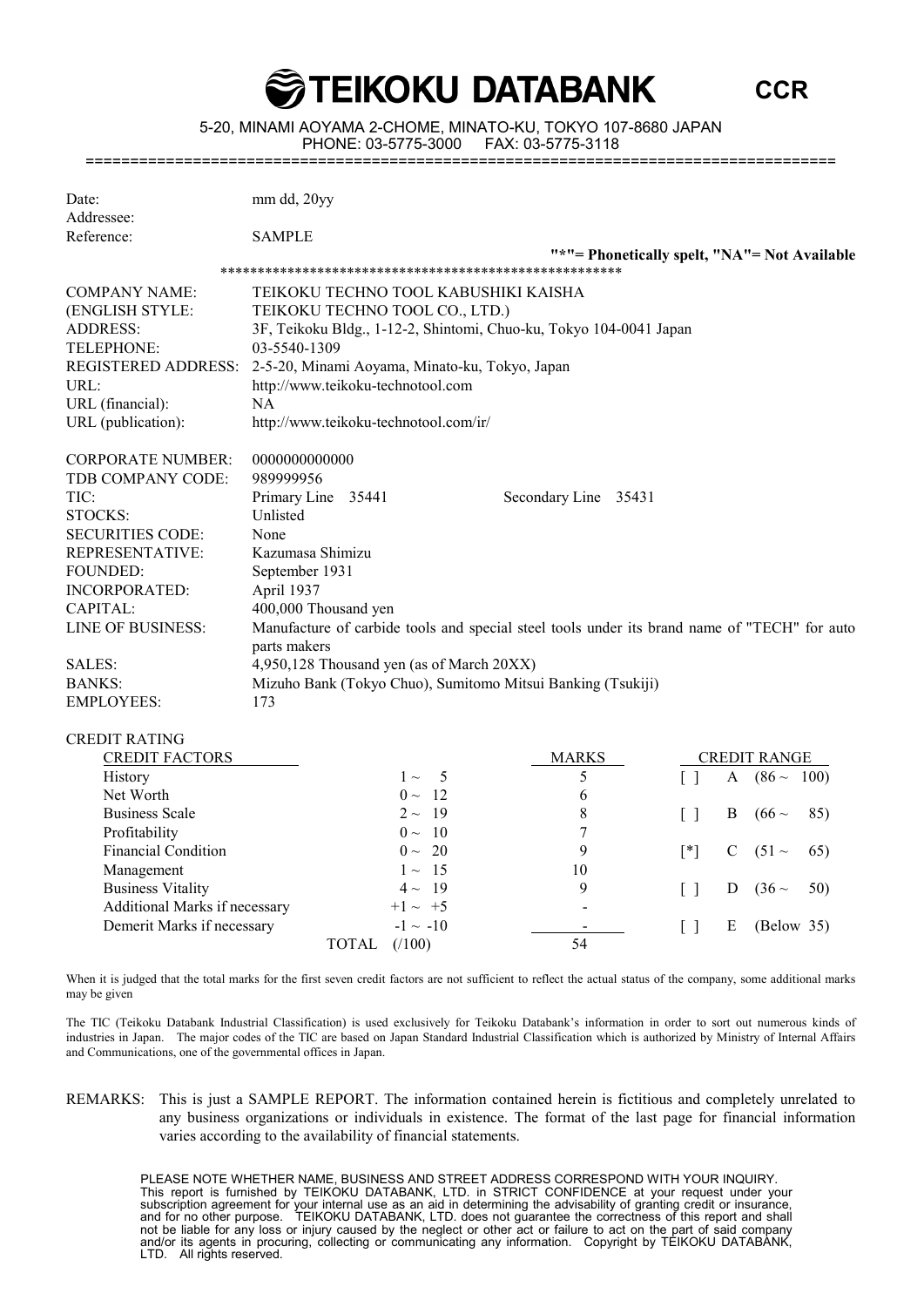**CCR**

5-20, MINAMI AOYAMA 2-CHOME, MINATO-KU, TOKYO 107-8680 JAPAN PHONE: 03-5775-3000 ====================================================================================

TEIKOKU TECHNO TOOL KABUSHIKI KAISHA PAGE 2 (TEIKOKU TECHNO TOOL CO., LTD.) Tokyo, Japan

ISSUABLE CAPITAL: 28,000,000 shares<br>
PAID-UP CAPITAL: 8,000,000 shares PAID-UP CAPITAL: 8,000,000 shares Dividends of Surplus: 1,600,000 shares UNIT CAPITAL: shares RESTRICTION ON TRANSFER OF SHARES: Yes[\*] No[]

CAPITAL RECORDS: (Thousand yen)

|                    |         | Date      |
|--------------------|---------|-----------|
| When established   | 250     | Apr. 1937 |
|                    | 2,600   | Apr. 1944 |
|                    | 15,600  | Jul. 1960 |
|                    | 70,000  | Oct. 1961 |
|                    | 120,000 | Apr. 1963 |
|                    | 200,000 | Oct. 1974 |
|                    | 360,000 | May. 1977 |
| Capital decreasing | 250,000 | Mar. 1978 |
|                    | 300,000 | Apr. 1978 |
|                    | 350,000 | Apr. 1989 |
|                    | 400,000 | Mar. 2000 |

Notes: Capital decreasing in March 1978 was to clear off accumulated loss.

| <b>CESSION OF AN OBLIGATION</b> |                      |           |         |  |                   |
|---------------------------------|----------------------|-----------|---------|--|-------------------|
| [Transfer of receivable]        | Yes <sub>l</sub>     | $Nof * 1$ | $NA[$ ] |  |                   |
| Date                            | Alienee              |           |         |  | Registered Number |
|                                 | Address:<br>Remarks: |           |         |  |                   |
| [Chattel mortgage]<br>Date      | Yes[<br>Alienee      | $Nof * 1$ | $NA[$ ] |  | Registered Number |
|                                 | Address:<br>Remarks: |           |         |  |                   |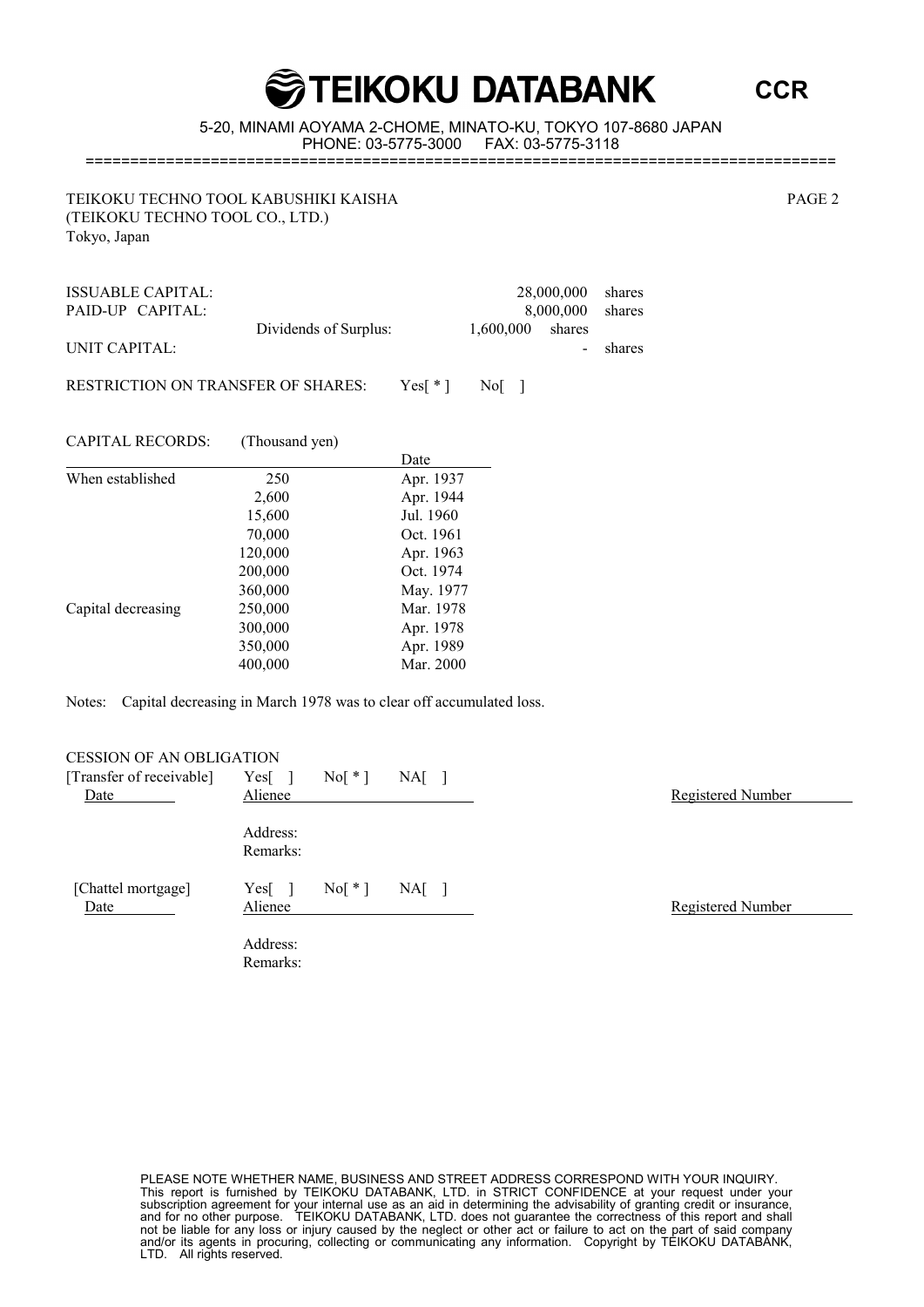5-20, MINAMI AOYAMA 2-CHOME, MINATO-KU, TOKYO 107-8680 JAPAN PHONE: 03-5775-3000 ====================================================================================

TEIKOKU TECHNO TOOL KABUSHIKI KAISHA PAGE 3 (TEIKOKU TECHNO TOOL CO., LTD.) Tokyo, Japan

| MANAGEMENT ("+"=active,        | $"(\text{RD})"=\text{rep. director}:$ |
|--------------------------------|---------------------------------------|
| President (RD):                | Kazumasa Shimizu +                    |
| Senior Managing Director (RD): | Masao Aoyama +                        |
| <b>Managing Director:</b>      | Ryuichi Iwai +                        |
| Director:                      | Sanshiro Yokoyama +                   |
| Director:                      | Yumio Kawaguchi +                     |
| Director:                      | Shigeru Watanabe +                    |
| Director:                      | Katsura Komiya                        |
| Auditor:                       | Yasuo Kobayashi +                     |
| Auditor:                       | Kumi Iwai                             |

TYPE: Company with board of directors' committee Company with auditors

Notes: -

#### PRINCIPAL SHAREHOLDERS AND RESPECTIVE HOLDINGS

| 5,600,000 shares | 70.0%   |
|------------------|---------|
| 1,200,000 shares | 15.0%   |
| $500,000$ shares | $6.3\%$ |
| $250,000$ shares | 3.1%    |
| $200,000$ shares | 2.5%    |
| $200,000$ shares | 2.5%    |
|                  |         |

Notes: Other than above shares are held by the Iwai family and board members of the subject.

NUMBER OF SHAREHOLDERS: 10 (as of January 20XX)

APPROVAL AND LICENSE

Category Number ISO9001:2015 JQA-7778 ISO14001:2015 S-1857

Real estate transaction license (3) No. 3400 issued by the Governor of Tokyo

PLEASE NOTE WHETHER NAME, BUSINESS AND STREET ADDRESS CORRESPOND WITH YOUR INQUIRY. This report is furnished by TEIKOKU DATABANK, LTD. in STRICT CONFIDENCE at your request under your subscription agreement for your internal use as an aid in determining the advisability of granting credit or insurance, and for no other purpose. TEIKOKU DATABANK, LTD. does not guarantee the correctness of this report and shall not be liable for any loss or injury caused by the neglect or other act or failure to act on the part of said company and/or its agents in procuring, collecting or communicating any information. Copyright by TEIKOKU DATABANK, LTD. All rights reserved.

**CCR**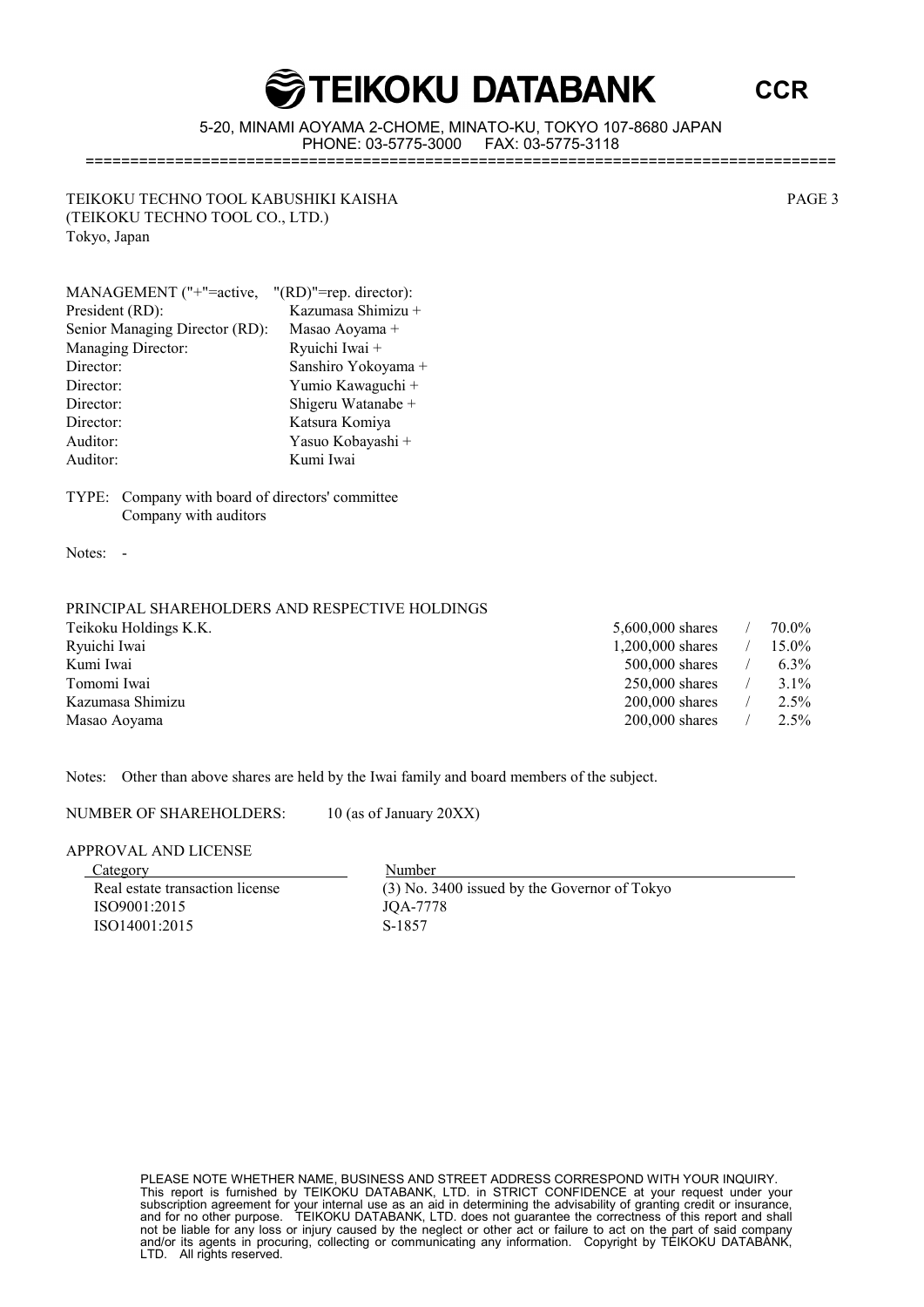**CCR**

5-20, MINAMI AOYAMA 2-CHOME, MINATO-KU, TOKYO 107-8680 JAPAN PHONE: 03-5775-3000 ====================================================================================

TEIKOKU TECHNO TOOL KABUSHIKI KAISHA PAGE 4 (TEIKOKU TECHNO TOOL CO., LTD.) Tokyo, Japan

| <b>EMPLOYEES</b>      |             |             |             |             |
|-----------------------|-------------|-------------|-------------|-------------|
| Changes in population | Mar. $20XX$ | Nov. $20XX$ | Sep. $20XX$ | Jan. $20XX$ |
| Regular employee      | 67          | 70          |             |             |
| Contract worker       |             |             |             |             |
| Temporary staffer     |             |             |             |             |
| Part-timer            |             | h.          | 64          | 64          |

Notes: Regular employees consist of 60 marketing workers, 91 manufacture workers (including 3 workers for R&D), and 22 office workers.

There are 51 employees in the head office, 98 employees in Niigata factory, 16 employees in Osaka sales office, and 8 employees in Kyushu sales office.

Of employees in the marketing division and the manufacture division, 63 certified skilled workers of machine processing (special class-third class) are included.

The number of regular employees shown above includes three employees sent on loan from Chukai Kikai Kogyo K.K., an affiliate, for the purpose of development of tools.

The subject regularly recruits employees every term. Two employees joined the subject in April 20XX.

#### FACILITIES

|                           | Mar. $20XX$ | Nov. $20XX$ | Sep. 20XX | Jan. $20XX$ |
|---------------------------|-------------|-------------|-----------|-------------|
| Branch office             |             |             |           |             |
| Factory                   |             |             |           |             |
| Outlet                    |             |             |           |             |
| Others                    |             |             |           |             |
| Total(except head office) |             |             |           |             |

Location of branch & sub-branch offices:

| Domestic: | Osaka, Fukuoka |
|-----------|----------------|
| Overseas: | None           |

Location of factories:

Domestic: Niigata Overseas: None

Location of outlet:

Domestic: None Overseas: None

| Location of laboratories:           | None  |
|-------------------------------------|-------|
| Location of delivery centers:       | None  |
| Location of employees' dormitories: | None  |
| Location of warehouses:             | None  |
| Location of real estate:            | Tokyo |

Notes: -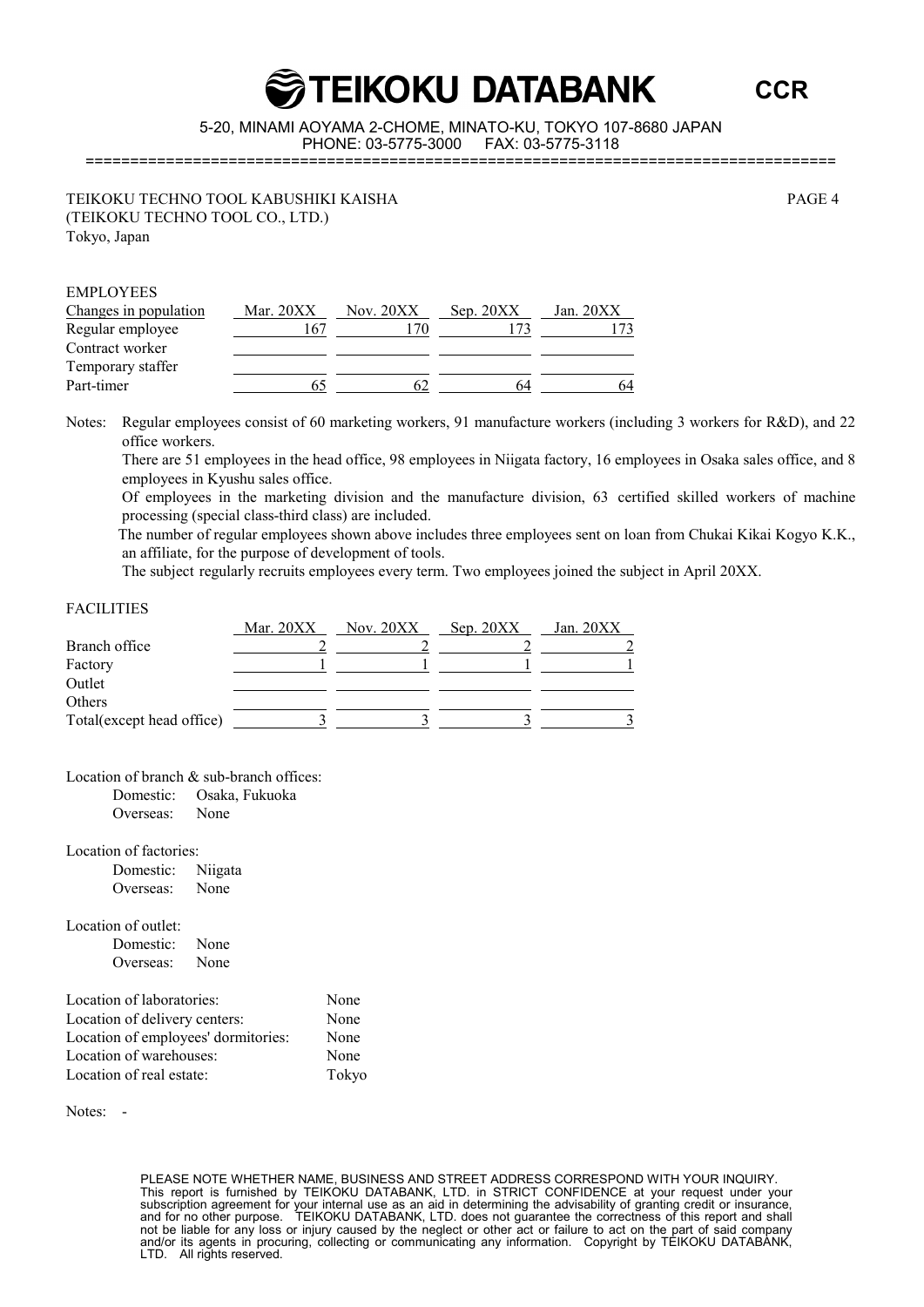**CCR**

5-20, MINAMI AOYAMA 2-CHOME, MINATO-KU, TOKYO 107-8680 JAPAN PHONE: 03-5775-3000

====================================================================================

TEIKOKU TECHNO TOOL KABUSHIKI KAISHA PAGE 5 (TEIKOKU TECHNO TOOL CO., LTD.) Tokyo, Japan

INSURANCE Corporate pension insurance: Nippon Life Insurance Co.

Fire insurance: Tokio Marine & Nichido Fire Insurance Co., Ltd. Automobile insurance: Sompo Japan Nipponkoa Insurance Inc.

#### PLANS FOR FACILITY CONSTRUCTION & EXPANSION

|                       |               |      |              |             |                        | (Thousand yen)    |
|-----------------------|---------------|------|--------------|-------------|------------------------|-------------------|
| <b>Business Place</b> | <b>Obiect</b> | Plan | Ownership    | Schedule    | Place                  | Investment Amount |
| Niigata factory       | Equipment     | New  | <b>Dwned</b> | Dec. $20XX$ | Kita-ku, Niigata City, | 100,000           |
|                       |               |      |              |             | Niigata                |                   |

Means: Borrowing from banks

Notes: It is planning to introduce numerical control cutting-processing system. With this introduction, manufacturing efficiency is to be improved by 20% compared with the current system.

NOTES: In addition to the above, the subject has a plan to relocate Kyushu sales office, though the new location and time are not known.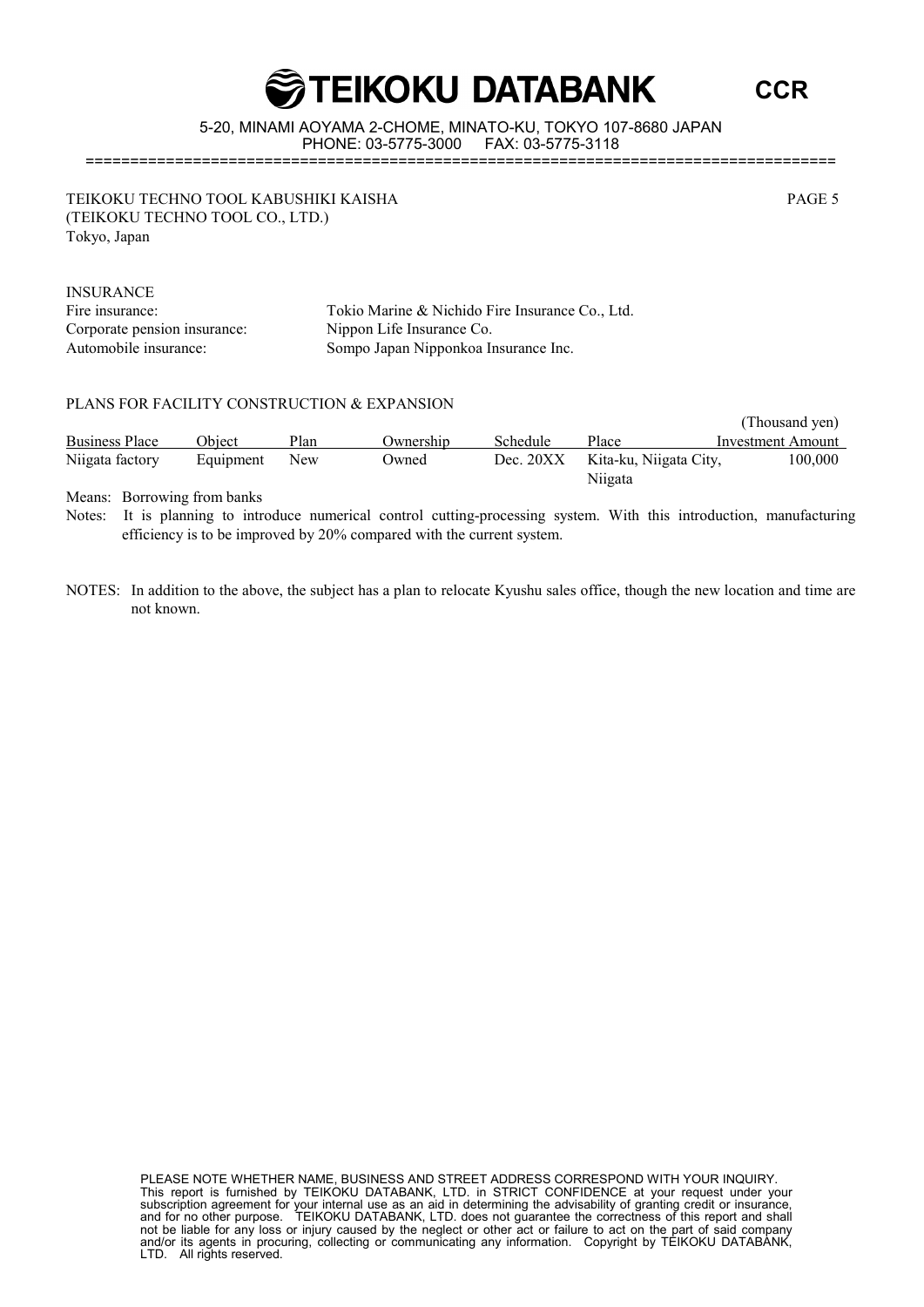**CCR**

5-20, MINAMI AOYAMA 2-CHOME, MINATO-KU, TOKYO 107-8680 JAPAN PHONE: 03-5775-3000 FAX: 03-5775-3118

====================================================================================

TEIKOKU TECHNO TOOL KABUSHIKI KAISHA PAGE 6 (TEIKOKU TECHNO TOOL CO., LTD.) Tokyo, Japan

|            |                                                                                | MANAGEMENT BACKGROUND: (to be continued)                                                                                                                      |  |  |  |  |
|------------|--------------------------------------------------------------------------------|---------------------------------------------------------------------------------------------------------------------------------------------------------------|--|--|--|--|
|            | Name:                                                                          | Kazumasa Shimizu - President (RD)                                                                                                                             |  |  |  |  |
|            | Date of birth:                                                                 | August 10, 1945                                                                                                                                               |  |  |  |  |
|            | Sex:                                                                           | Male                                                                                                                                                          |  |  |  |  |
|            | Hometown:                                                                      | Tokyo                                                                                                                                                         |  |  |  |  |
|            | Address:                                                                       | 4-51-1103, Benten-dori, Naka-ku, Yokohama City, Kanagawa 231-0007                                                                                             |  |  |  |  |
|            | Telephone:                                                                     | 045-641-2555                                                                                                                                                  |  |  |  |  |
| Education: |                                                                                | Chuo Univ. (1968)                                                                                                                                             |  |  |  |  |
|            | (in chronological order)<br>Business career:                                   |                                                                                                                                                               |  |  |  |  |
|            | In April 1968:<br>In August $1973$ :<br>In June $1979$ :<br>In August $1979$ : | Joined Asahi Boshoku K.K.<br>Joined Teikoku Yakin Kogyo K.K.<br>Left the above.<br>Became managing director of the subject and director of Teikoku Plant K.K. |  |  |  |  |
|            | In December 1993:                                                              | Was appointed as president of rep. director of the subject.                                                                                                   |  |  |  |  |

Related companies/associations and each position

Name of Companies Position

Teikoku Plant K.K. Director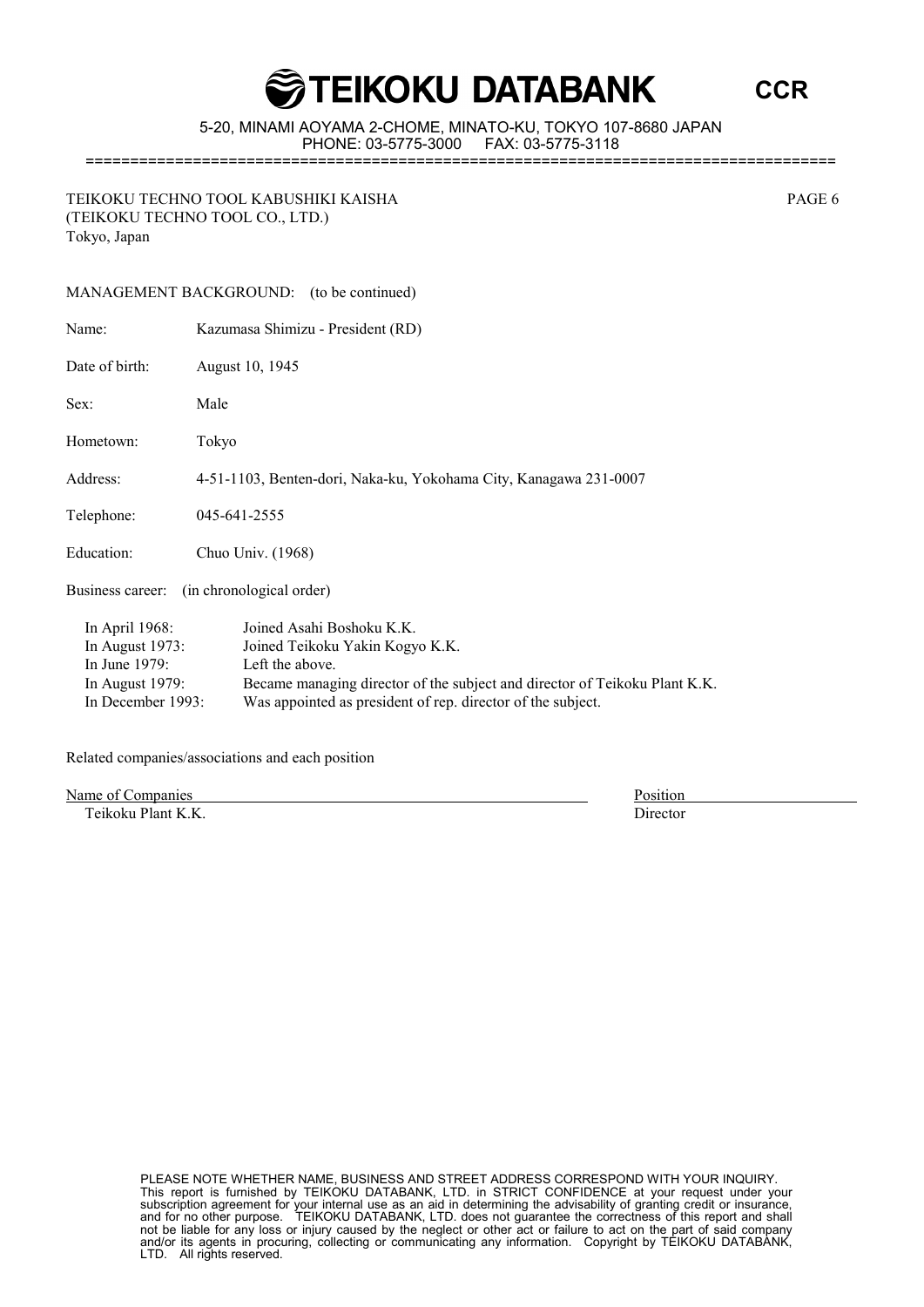**CCR**

5-20, MINAMI AOYAMA 2-CHOME, MINATO-KU, TOKYO 107-8680 JAPAN PHONE: 03-5775-3000 FAX: 03-5775-3118 ====================================================================================

TEIKOKU TECHNO TOOL KABUSHIKI KAISHA PAGE 7 (TEIKOKU TECHNO TOOL CO., LTD.) Tokyo, Japan

| MANAGEMENT BACKGROUND: (continued) |                                                                                                              |                                          |                       |
|------------------------------------|--------------------------------------------------------------------------------------------------------------|------------------------------------------|-----------------------|
| Academic title:                    |                                                                                                              |                                          |                       |
| Prized:                            |                                                                                                              |                                          |                       |
| Hobbies & sports:<br>Golf          |                                                                                                              |                                          |                       |
| Business experience in this line:  | [*] More than 10 years                                                                                       | [ ] More than 3 years                    | [ ] Less than 3 years |
| Management experience:             | [*] More than 10 years                                                                                       | [ ] More than 3 years                    | [ ] Less than 3 years |
| Specialized in:                    | [ ] Marketing & sales activity [ ] Engineering                                                               | [ ] Accounting                           | [*] Administration    |
| Assumption of present post:        | [ ] Founder                                                                                                  | [ ] Family succession<br>[ ] Acquisition | [*] Inside promotion  |
|                                    | [] Outside invitation                                                                                        | [ ] Transfer<br>[ ] Spin-off             |                       |
| Notes: -                           |                                                                                                              |                                          |                       |
| Residence:                         | Company possession                                                                                           | [*] Owner-occupied                       | [ ] Family-possession |
|                                    | [ ] Rented                                                                                                   | [] Unavailable-information               |                       |
| Land:<br>Building:<br>Notes:       | Registration: Unconfirmed<br>m <sup>2</sup><br>105.00<br>A building name is "Central Stage Yokohama Towers." |                                          |                       |

| Successors: | <sup>[*]</sup> Yes | {[ ] Spouse [ ] Child                      | 1 Relative                              | [*] Non-family member } |
|-------------|--------------------|--------------------------------------------|-----------------------------------------|-------------------------|
|             |                    | Name [ Mr. Ryuichi Iwai, managing director |                                         |                         |
|             | 1 No               |                                            | [] Undecided [] Unavailable-information |                         |

Notes: -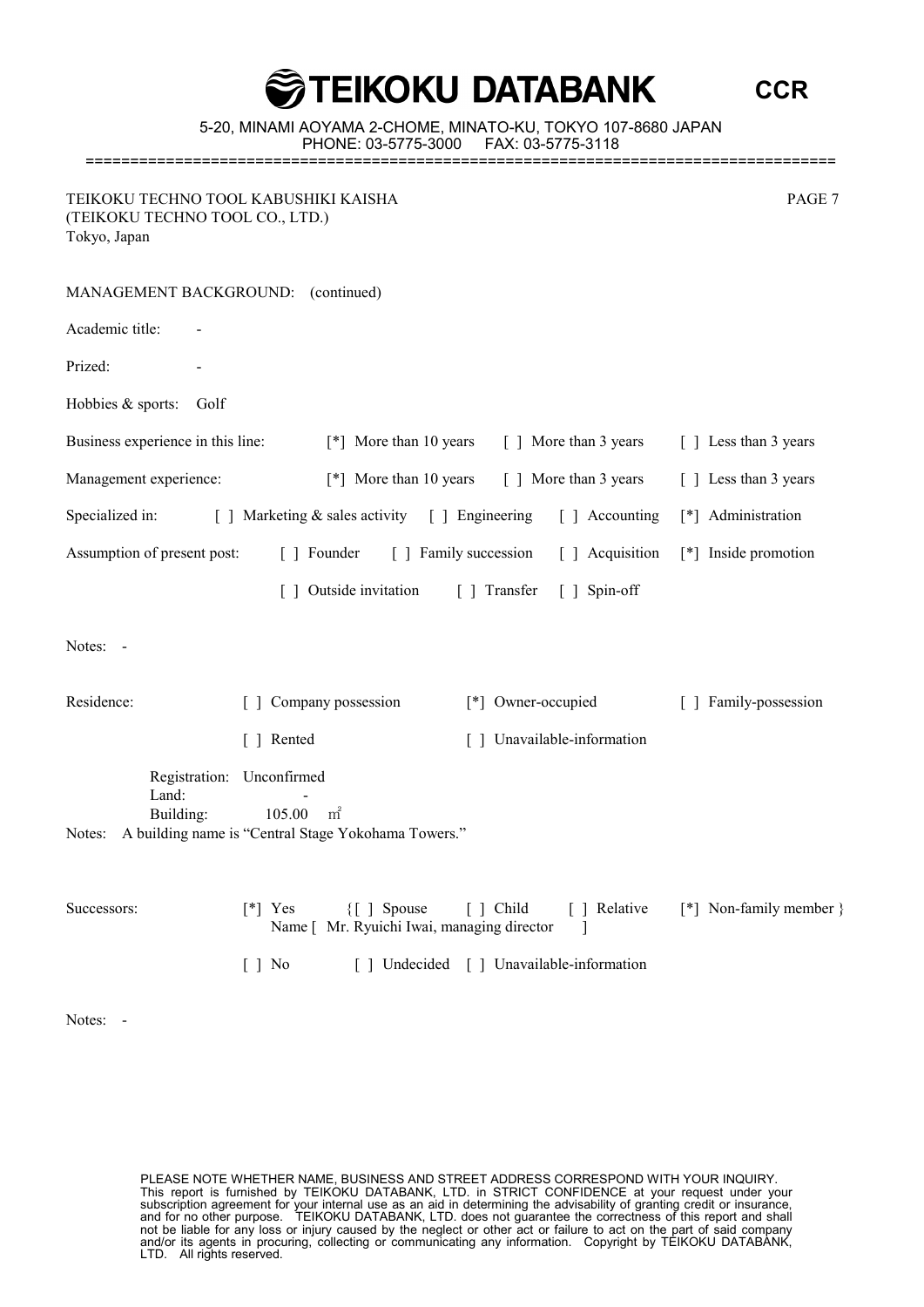**CCR**

5-20, MINAMI AOYAMA 2-CHOME, MINATO-KU, TOKYO 107-8680 JAPAN PHONE: 03-5775-3000 FAX: 03-5775-3118 ====================================================================================

TEIKOKU TECHNO TOOL KABUSHIKI KAISHA PAGE 8 (TEIKOKU TECHNO TOOL CO., LTD.) Tokyo, Japan

SUPPLIERS

| Steel:                   | Nisshin Koki K.K. (Mizuho-ku, Nagoya City, Aichi, 40%), Hiyoshi Kozai K.K. (Chiyoda-ku, Tokyo),<br>K.K. Yagikami Tekkosho (Meguro-ku, Tokyo)      |
|--------------------------|---------------------------------------------------------------------------------------------------------------------------------------------------|
|                          | Tungsten, cobalt, etc.: K.K. Fujiki Seisakusho (Higashi-ku, Nagoya City, Aichi, 30%), Diamond Industrial (Naka-ku, Nagoya<br>City, Aichi)         |
| Subcontractors:          | K.K. Otani Eikosha (Naka-ku, Nagoya City, Aichi), Nihon Kiko* (Tsuchiura City, Ibaraki)                                                           |
| NUMBER OF SUPPLIERS: 70  | IMPORT: $\begin{bmatrix} \end{bmatrix}$ Yes $\begin{bmatrix} \end{bmatrix}$ Direct $\begin{bmatrix} \end{bmatrix}$<br>Indirect $\}$<br>[*]<br>No. |
| <b>TERMS OF PAYMENTS</b> |                                                                                                                                                   |

| $1/60$ -day cash    | $70\%$        |
|---------------------|---------------|
| 120-day notes       | $30\%$        |
| Notes endorsed      | $\frac{0}{0}$ |
| Off-setting account | $\frac{0}{0}$ |
| Advances            | $\frac{0}{0}$ |

Notes: The percentages in parentheses are the ratios in total procurement. Payment to subcontractors is partly made with advance payments.

#### **CUSTOMERS**

| Cutting tools: | Diamond Industrial (Naka-ku, Nagoya City, Aichi, 20%), Aoyama Motors (Naka-ku, Nagoya City,  |
|----------------|----------------------------------------------------------------------------------------------|
|                | Aichi, 15%), K.K. Daisui Engineering (Ota-ku, Tokyo), Onogawa Motor Techno K.K. (Ota-ku,     |
|                | Tokyo), Chiba Seimitsu Kogu K.K. (Shinagawa-ku, Tokyo), Sainan Kogu Hambai K.K. (Kawaguchi   |
|                | City, Saitama), K.K. Suzukawa Shokai (Nerima-ku, Tokyo), Matsuoka Koki Y.K. (Nishi-ku, Osaka |
|                | City, Osaka), Sorihashi Kogyo K.K. (Taito-ku, Tokyo), K.K. Nagaki Kiko (Higashi Osaka City,  |
|                | Osaka)                                                                                       |
| Export:        | USA, China and other Asian countries                                                         |
| Tenant:        | 10 general corporations                                                                      |

EXPORT:  $[ * ]$  Yes  $\{ [ * ]$  Direct  $[ ]$  Indirect  $\}$  [ ] No NUMBER OF CUSTOMERS: 300

TERMS OF COLLECTION

| 30/120-day cash     | 50 $\%$       |
|---------------------|---------------|
| 120/150-day notes   | 50 $\%$       |
| Off-setting account | $\frac{0}{0}$ |
| Advances            | $\frac{0}{0}$ |
| Factoring           | Yes           |

Notes: Factoring accounts for 10% of cash payment. D/A and D/P for export; Advances negligible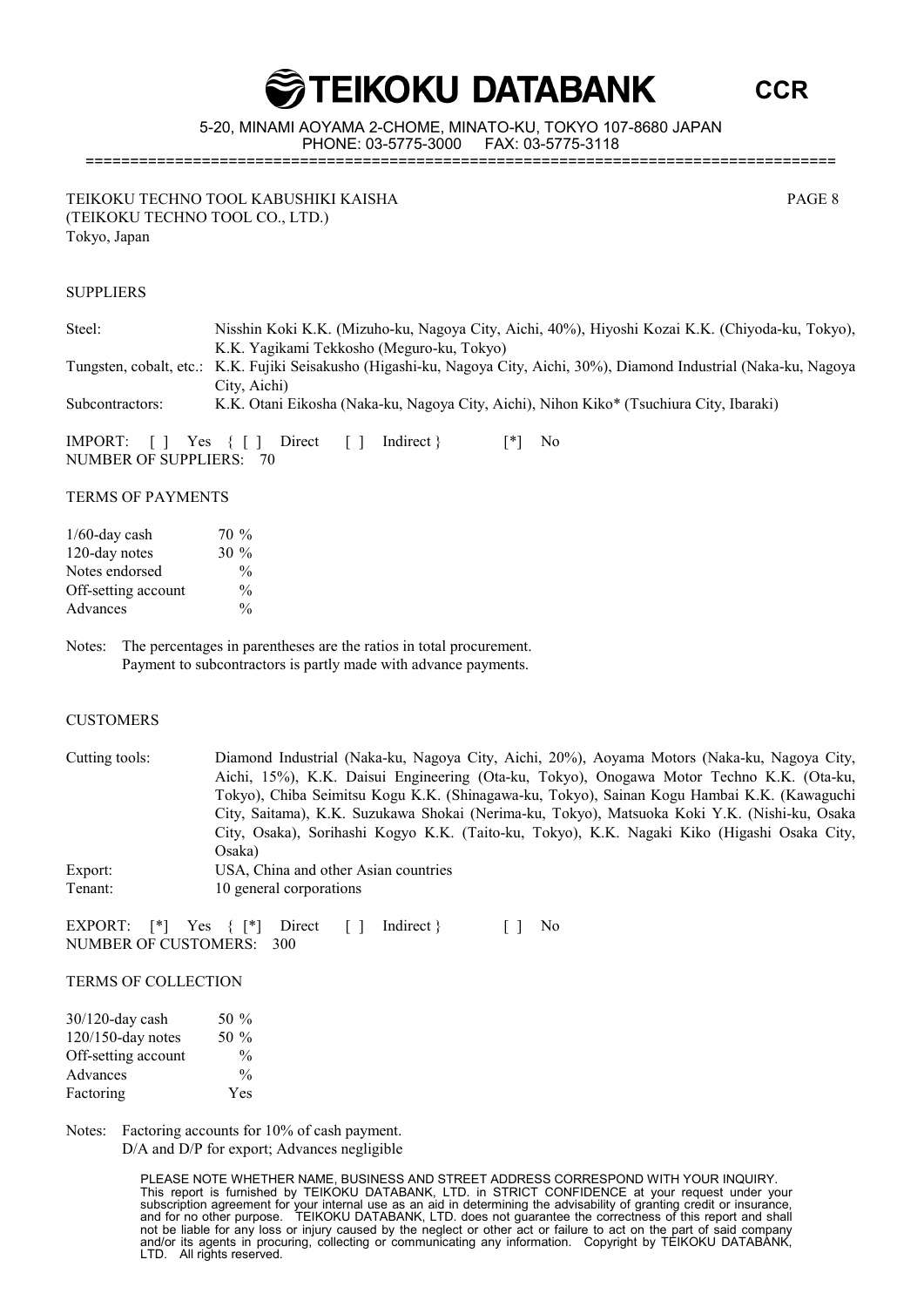#### 5-20, MINAMI AOYAMA 2-CHOME, MINATO-KU, TOKYO 107-8680 JAPAN PHONE: 03-5775-3000 FAX: 03-5775-3118 ====================================================================================

**GOBBANG TEIKOKU DATABANK** 

TEIKOKU TECHNO TOOL KABUSHIKI KAISHA PAGE 9 (TEIKOKU TECHNO TOOL CO., LTD.) Tokyo, Japan

| <b>Banks</b> (Branches)                    |                                             | Notes Discounted Short-term Loans Long-term Loans Fixed Deposit |                          |                                              |
|--------------------------------------------|---------------------------------------------|-----------------------------------------------------------------|--------------------------|----------------------------------------------|
| Mizuho Bank (Tokyo Chuo)                   | $\ast$                                      | 180,000                                                         | 270,000                  | 25,000                                       |
| Sumitomo Mitsui Banking (Tsukiji)          | $\ast$                                      | 150,000                                                         | 15,000                   |                                              |
| Bank of Tokyo-Mitsubishi UFJ (Shintomicho) |                                             |                                                                 |                          |                                              |
|                                            |                                             |                                                                 |                          |                                              |
| Total                                      | 720,000                                     | 330,000                                                         | 285,000                  | 25,000                                       |
| CHANGE OF MAIN BANK: None                  |                                             |                                                                 |                          |                                              |
| <b>OTHER LOANS</b>                         |                                             |                                                                 |                          |                                              |
|                                            |                                             | Amount Notes                                                    |                          |                                              |
| None                                       |                                             |                                                                 |                          |                                              |
|                                            |                                             |                                                                 |                          |                                              |
| Total                                      |                                             |                                                                 |                          |                                              |
| <b>BOND PAYABLE</b>                        |                                             |                                                                 |                          |                                              |
|                                            |                                             |                                                                 | Balance at the End       | Mortgage/<br>Term                            |
| Category<br>Date                           | Amount Underwriter                          |                                                                 |                          | of the Previous Term of Redemption Guarantee |
| None                                       |                                             |                                                                 |                          |                                              |
| Total                                      |                                             |                                                                 |                          |                                              |
|                                            |                                             |                                                                 |                          |                                              |
| <b>DEBT LOAN RECORDS</b>                   |                                             |                                                                 |                          |                                              |
| Mar. 20XX<br>Category                      | Oct. 20XX                                   | Sep. $20XX$                                                     | Jan. 20XX                |                                              |
| <b>Banks</b><br>663,222                    | 665,000                                     | 625,000                                                         | 615,000                  |                                              |
| Other loans                                |                                             |                                                                 |                          |                                              |
| Bond payable                               |                                             |                                                                 |                          |                                              |
| 663,222<br>Total                           | 665,000                                     | 625,000                                                         | 615,000                  |                                              |
|                                            |                                             |                                                                 |                          |                                              |
| <b>GUARANTEE</b>                           |                                             |                                                                 |                          |                                              |
| [ * ] Real estate                          | { [*] Company possession [ ] Owner-occupied |                                                                 | $\lceil$ 1 Other         | - }                                          |
| Securities<br>[ ] Guarantee                | $\lceil * \rceil$ Deposit with banks        |                                                                 | $\lceil * \rceil$ Credit | [ ] Guarantee society                        |
| $\lceil$ 1 Other                           |                                             |                                                                 |                          |                                              |
|                                            |                                             |                                                                 |                          |                                              |
| <b>LOAN RECEIVABLE</b>                     |                                             |                                                                 |                          |                                              |
| Borrower                                   |                                             | Amount Notes                                                    |                          |                                              |
| None                                       |                                             |                                                                 |                          |                                              |
| Total                                      |                                             |                                                                 |                          |                                              |

PLEASE NOTE WHETHER NAME, BUSINESS AND STREET ADDRESS CORRESPOND WITH YOUR INQUIRY. This report is furnished by TEIKOKU DATABANK, LTD. in STRICT CONFIDENCE at your request under your subscription agreement for your internal use as an aid in determining the advisability of granting credit or insurance, and for no other purpose. TEIKOKU DATABANK, LTD. does not guarantee the correctness of this report and shall not be liable for any loss or injury caused by the neglect or other act or failure to act on the part of said company and/or its agents in procuring, collecting or communicating any information. Copyright by TEIKOKU DATABANK, LTD. All rights reserved.

**CCR**

BANKS: (Thousand yen) (Thousand yen) and the state of the state of the state of the state of the state of the state of the state of the state of the state of the state of the state of the state of the state of the state of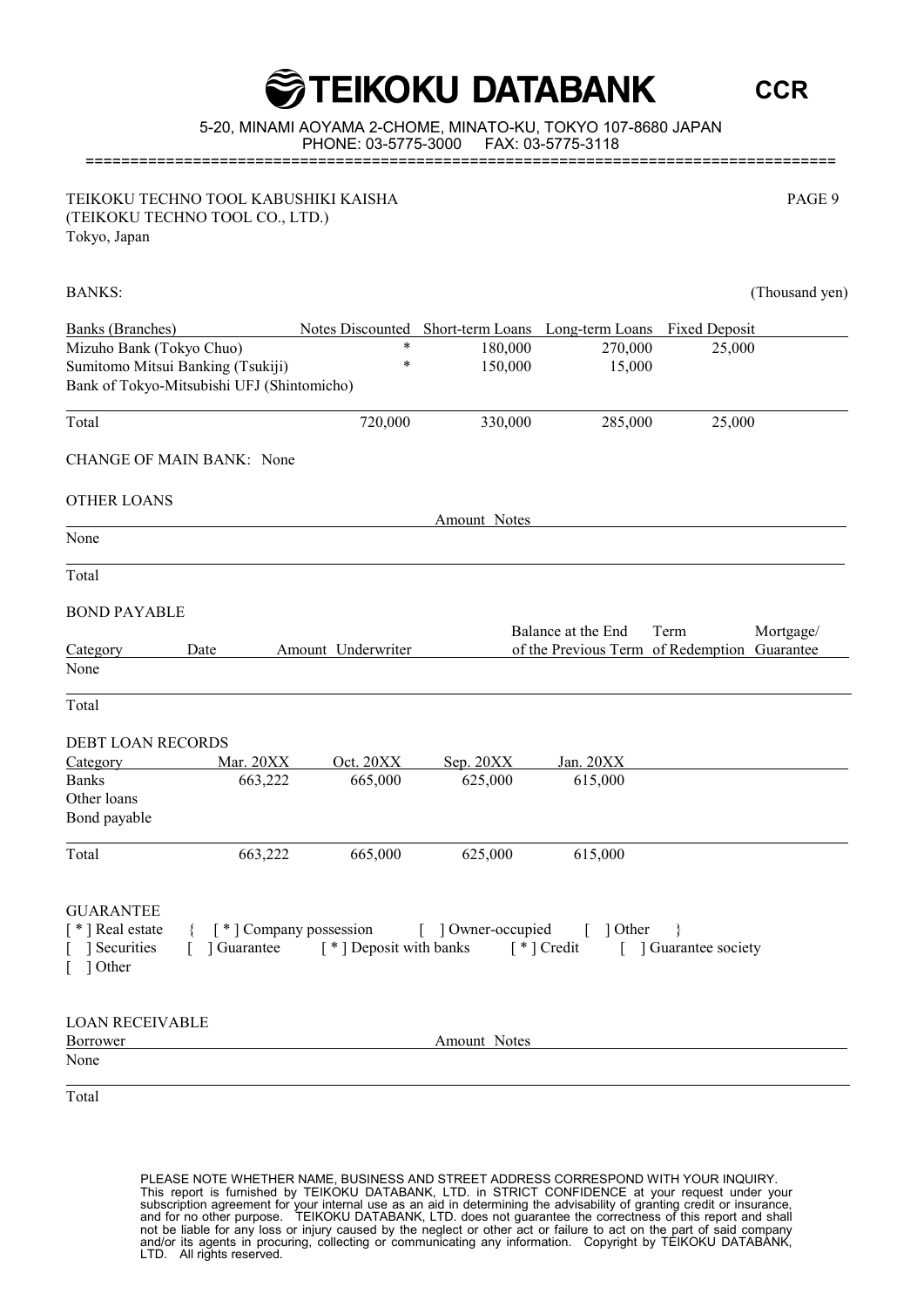#### PLEASE NOTE WHETHER NAME, BUSINESS AND STREET ADDRESS CORRESPOND WITH YOUR INQUIRY. This report is furnished by TEIKOKU DATABANK, LTD. in STRICT CONFIDENCE at your request under your subscription agreement for your internal use as an aid in determining the advisability of granting credit or insurance, and for no other purpose. TEIKOKU DATABANK, LTD. does not guarantee the correctness of this report and shall not be liable for any loss or injury caused by the neglect or other act or failure to act on the part of said company and/or its agents in procuring, collecting or communicating any information. Copyright by TEIKOKU DATABANK, LTD. All rights reserved.

**GTEIKOKU DATABANK** 

5-20, MINAMI AOYAMA 2-CHOME, MINATO-KU, TOKYO 107-8680 JAPAN PHONE: 03-5775-3000 FAX: 03-5775-3118

====================================================================================

TEIKOKU TECHNO TOOL KABUSHIKI KAISHA PAGE 10 (TEIKOKU TECHNO TOOL CO., LTD.) Tokyo, Japan

#### COMMENTS:

The above are data as of January 20XX.

Short-term loans are for working funds and long-term loans are for construction funds for rental real estate and machinery/equipment at factories. The subject is going to raise funds for introducing cutting-processing system of 100 million yen from Mizuho Bank, its main bank.

The interest rate is approximately 1.3%. The annual amount of long-term loan repayments is around 40 million yen. The subject has obtained a credit line of 300 million yen from Sumitomo Mitsui Banking.

#### FINANCIAL PROFILE

| Trend (Sales)         | Upsurge                 |      | Upward   | [*] | Leveling off         | Downward       |
|-----------------------|-------------------------|------|----------|-----|----------------------|----------------|
| Profitability         | High                    | 「*゛  | Fair     |     | Poor but may improve | Poor           |
| Collection            | Satisfactory            | Г* 1 | Fair     |     | Slow at times        | Slow           |
| Solvency              | Strong                  | [*]  | Moderate |     | Weak                 | Poor           |
| Funds required        | No extra funds required |      |          | ⊺*1 | Positive use*        | Negative use** |
| Fund-raising capacity | High                    | ⊺* ' | Adequate |     | Nearly limited       | Limited        |

Funds required for investment in fixed assets and some other constructive purposes that would promote business development

Funds required for paying or reducing debts and some other nonconstructive purpose

Notes: Demand for working funds is small. The subject requires funds for positive use to invest in equipment at factories. Therefore funds required are considered to be positive use.

BAD DEBT RECORDS Date Borrower **Amount Status** Reason

Notes: No large bad debt has been incurred in the last year.

**CCR**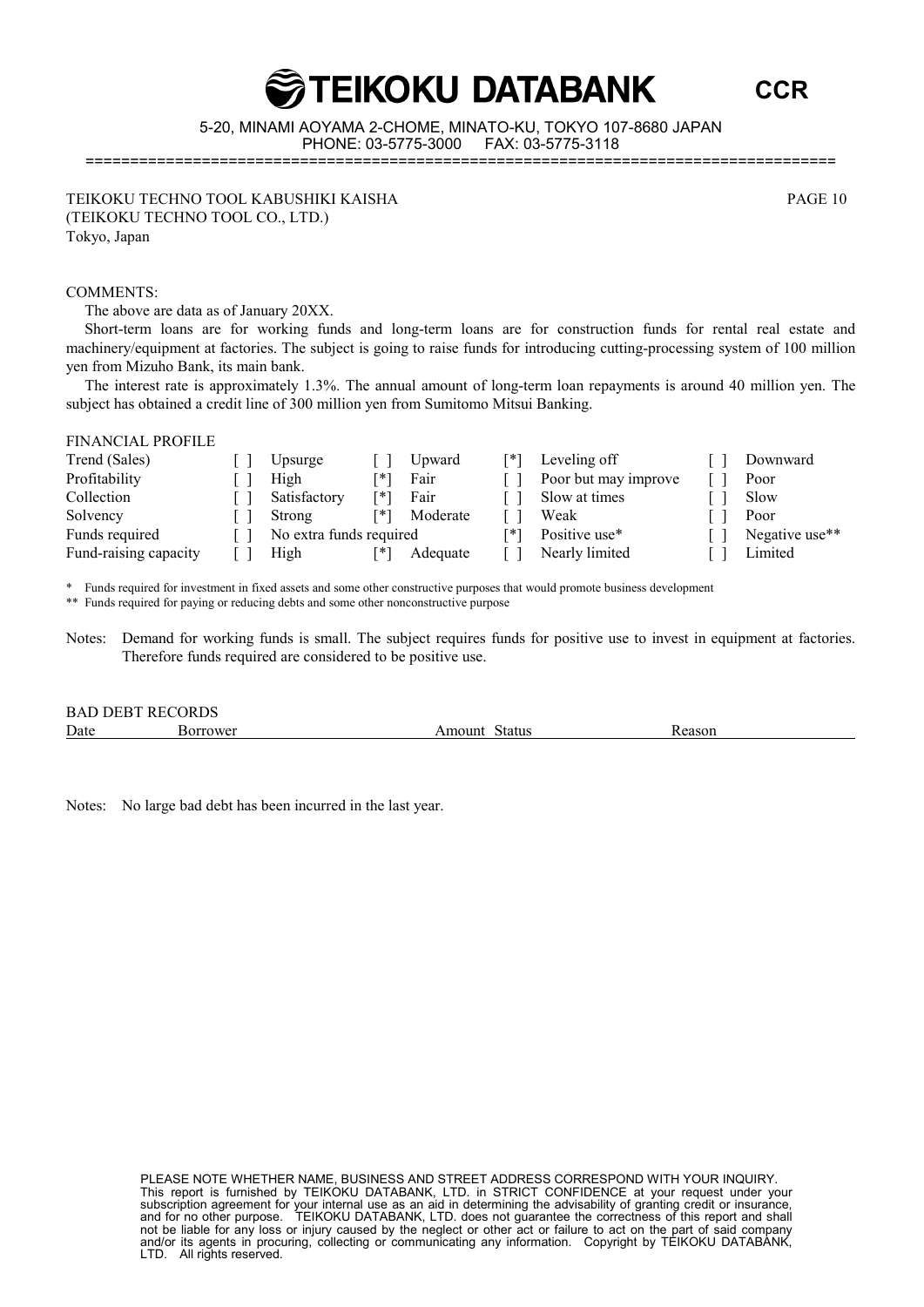**CCR**

5-20, MINAMI AOYAMA 2-CHOME, MINATO-KU, TOKYO 107-8680 JAPAN PHONE: 03-5775-3000 FAX: 03-5775-3118 ====================================================================================

TEIKOKU TECHNO TOOL KABUSHIKI KAISHA PAGE 11 (TEIKOKU TECHNO TOOL CO., LTD.) Tokyo, Japan

**HISTORY** 

### Establishment: This joint-stock company was incorporated in April 1937 as a successor of a sole proprietorship of Masao Iwai carried on under the name of Shinagawa Kogu Seisakusho since September 1931. Masao Iwai became the first president & rep. director. Type of legal organization: Joint-stock company Change of corporation style: In December 1958, changed the corporate name from Shinagawa Kogu K.K.\* to Teikoku Engineering K.K.\* In March 1998, changed the corporate name from Teikoku Engineering K.K.\* to the present style. Relocation of head office: In September 1969, moved the head office from 3-22-3, Nishi Rokugo, Ota-ku, Tokyo to the present address. Latest reshuffle of Representative Director/President: In December 1993, Kazumasa Shimizu was appointed as president & rep. director. When/where stock listed: Unlisted Business/technical tie-ups with: None Mergers: None Acquisitions: None Related group: Teikoku Holdings K.K. Parent company: (Investment ratio to the subject %) Domestic: Teikoku Holdings K.K. (70.00) Overseas: None Affiliated company: (Investment ratio from the subject %) Domestic: Teikoku Plant K.K. (0.00), Chukai Kikai Kogyo K.K. (0.00) Overseas: None Other information: Teikoku Holdings K.K. is a holding company of the Iwai family. The said company forms a group. Teikoku Plant K.K. and Chukai Kikai Kogyo K.K. are wholly invested by Teikoku Holdings K.K. In February 1994, obtained ISO9001 certification. In August 2005, obtained ISO14001 certification.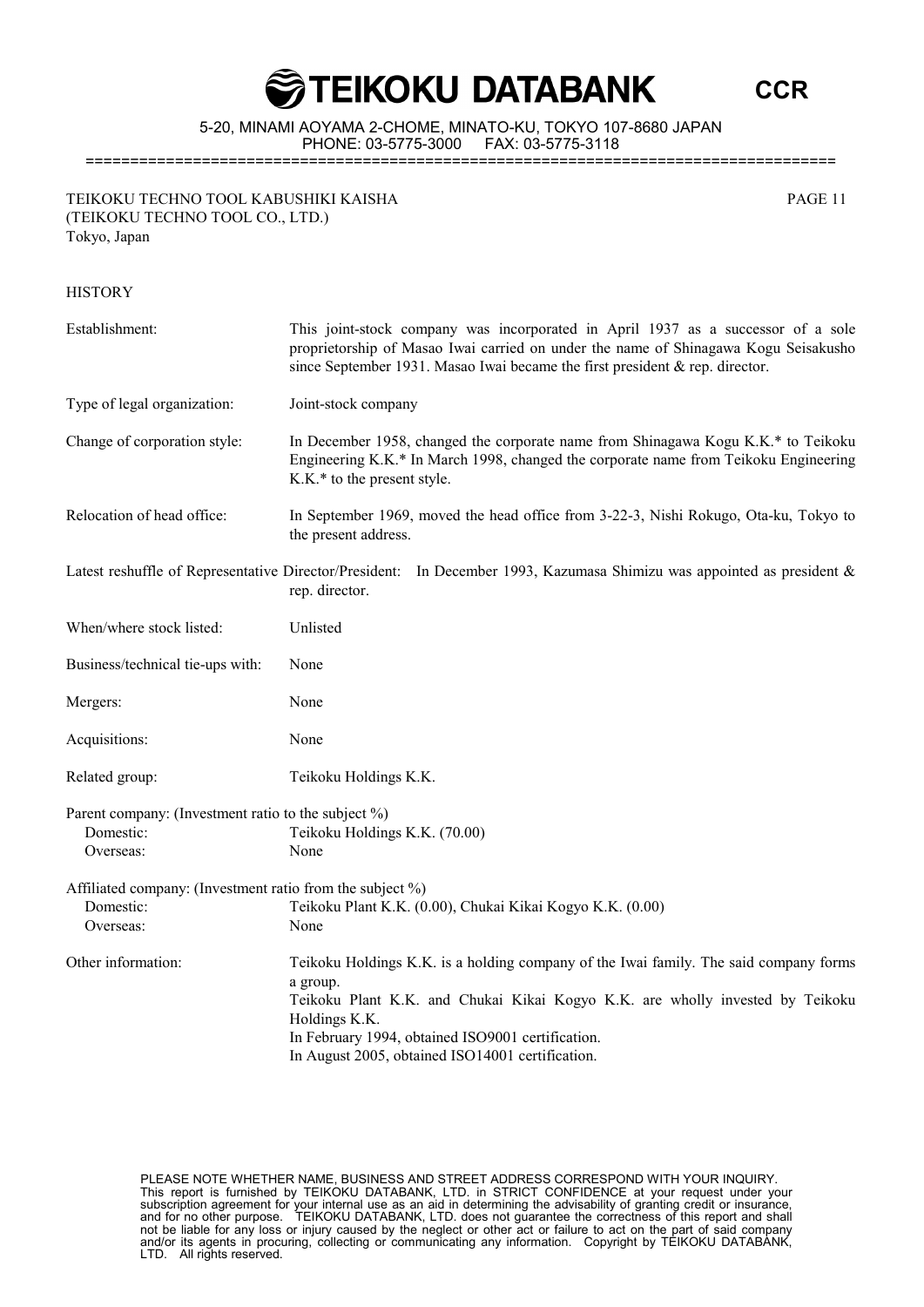**CCR**

5-20, MINAMI AOYAMA 2-CHOME, MINATO-KU, TOKYO 107-8680 JAPAN PHONE: 03-5775-3000 FAX: 03-5775-3118

====================================================================================

TEIKOKU TECHNO TOOL KABUSHIKI KAISHA PAGE 12 (TEIKOKU TECHNO TOOL CO., LTD.) Tokyo, Japan

OPERATING RECORDS: (Thousand yen) ('-'=deficit, 'E'=estimate, 'T'=pretax income, 'P'=projected)

|             |   |           |                          |                 | (Increasing Ratio %) |                |
|-------------|---|-----------|--------------------------|-----------------|----------------------|----------------|
| Year Ended  |   | Sales     | <b>Operating Profit</b>  | Ordinary Income | Net Income           | Dividend       |
|             |   | $-9/0$    | $- \frac{0}{2}$          | $- \frac{0}{2}$ | $-9/0$               |                |
| Mar. 20XX   |   | 4,730,480 | 82,110                   | 59,131          | 24,295               | $\overline{0}$ |
|             |   | $-3.0\%$  | $-7.0\%$                 | $-17.5\%$       | $-14.3\%$            |                |
| Mar. 20XX   |   | 4,588,566 | 76,383                   | 48,801          | 20,815               | $\overline{0}$ |
|             |   | $-3.0\%$  | $-78.9\%$                | $-9/0$          | $-1/2$               |                |
| Mar. 20XX   |   | 4,450,909 | 16,151                   | $-11,834$       | $-20,020$            | $\overline{0}$ |
|             |   | $3.0\%$   | 333.9%                   | $-9/0$          | $-9/0$               |                |
| Mar. 20XX   |   | 4,584,423 | 70,083                   | 40,013          | 18,541               | $\mathbf{0}$   |
|             |   | $6.5\%$   | 22.8%                    | 16.9%           | 19.6%                |                |
| Mar. 20XX   |   | 4,882,410 | 86,027                   | 46,783          | 22,169               | $\overline{0}$ |
|             |   | $1.4\%$   | $-11.9%$                 | $-4.2\%$        | $-13.7\%$            |                |
| Mar. 20XX   |   | 4,950,128 | 75,819                   | 44,837          | 19,128               | $\mathbf{0}$   |
|             |   | $2.0\%$   | $-9/0$                   | $0.0\%$         | $-9/0$               |                |
| Mar. 20XX P | E | 5,050,000 | $\overline{\phantom{a}}$ | Ε<br>45,000     |                      |                |

TAXABLE INCOME: (Thousand yen)

- (Mar. 20XX), - (Mar. 20XX), - (Mar. 20XX), - (Mar. 20XX), - (Mar. 20XX), - (Mar. 20XX)

DEPRECIATION (Thousand yen)

| Fiscal Term | Depreciation Amount Comment |                                                            |
|-------------|-----------------------------|------------------------------------------------------------|
| March 20XX  | 40.201                      | Cost of sales, selling $\&$ administrative expenses        |
| March 20XX  |                             | 44,094 Cost of sales, selling $\&$ administrative expenses |
| March 20XX  | 43.577                      | Cost of sales, selling $\&$ administrative expenses        |
| March 20XX  |                             | 53,799 Cost of sales, selling & administrative expenses    |
| March 20XX  | 43.284                      | Cost of sales, selling $\&$ administrative expenses        |
| March 20XX  |                             | 41,096 Cost of sales, selling $\&$ administrative expenses |

Notes:

In the fiscal year ended March 20XX, orders for mobile phone products from domestic home appliance manufacturers were sluggish. There was no extension in orders for products from automobile parts manufacturers. However, diversification of products for China contributed the expanded exports and sales increased slightly. The gross profit ratio dropped due to the price increase of raw materials and steel products, but ordinary income increased because of the sales growth.

In the fiscal year ended March 20XX, sales were favorable in the first half of the year due to orders of new products for flat screen TV parts. However, orders of products for automobile industry rapidly slowed down by a global recession and sales resulted in decrease. The gross profit ratio was down slightly because of the high price of tungsten. The reduction of selling & administrative expenses was not sufficient and profit decreased.

In the fiscal year ended March 20XX, orders of exported products increased due to increase in sales channel through the penetration of the domestic manufacturers to China. On the other hand, completed vehicles were in slow sales due to soaring gasoline costs and orders of products for home appliances were sluggish. As a result, sales decreased. The gross profit ratio dropped because the continued price increases of raw materials and steel products. Ordinary profit and loss fell into the deficit because the business scale was retreated.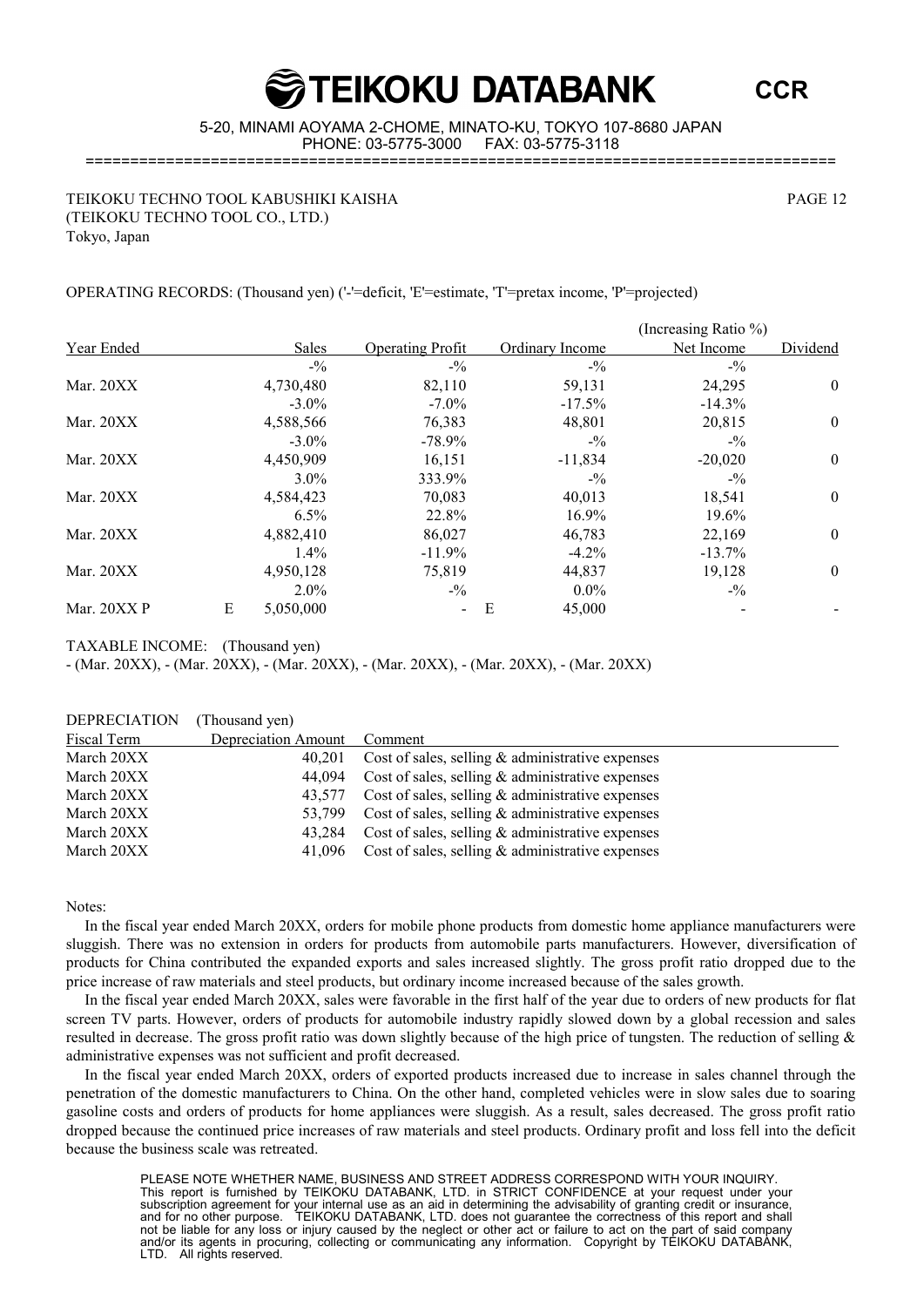

**CCR**

5-20, MINAMI AOYAMA 2-CHOME, MINATO-KU, TOKYO 107-8680 JAPAN PHONE: 03-5775-3000 FAX: 03-5775-3118 ====================================================================================

TEIKOKU TECHNO TOOL KABUSHIKI KAISHA PAGE 13 (TEIKOKU TECHNO TOOL CO., LTD.) Tokyo, Japan

Notes: (continued from Page 12)

In the fiscal year ended March 20XX, large orders were scarce, but sales increased because of regular maintenance demands, and orders of the unique small diameter products and custom made products for particular users. Due to thorough inventory control and reduction in the outsourcing cost, operating profit and loss raised profit levels and ordinary profit and loss turned to profitability.

In the fiscal year ended March 20XX, sales increased because of a strong demand of machine tools by solid sales of automobiles at home and abroad, and also a regular replacement demand of special steel tools. The gross profit ratio was down due to delay in passing higher cost of steel materials onto selling prices and selling & administrative expenses increased, but the sales growth led to the increased profit.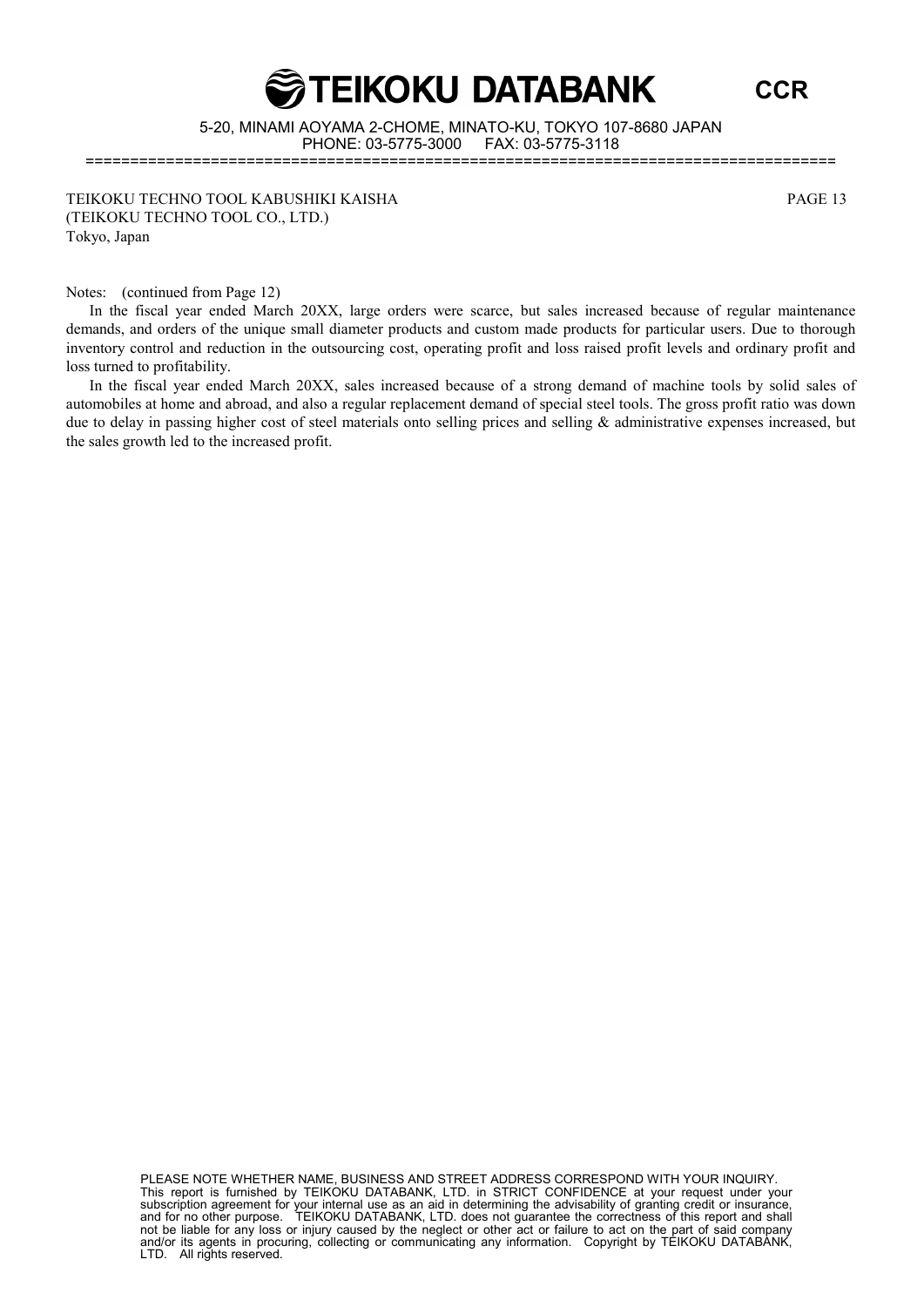**CCR**

5-20, MINAMI AOYAMA 2-CHOME, MINATO-KU, TOKYO 107-8680 JAPAN PHONE: 03-5775-3000 FAX: 03-5775-3118

====================================================================================

TEIKOKU TECHNO TOOL KABUSHIKI KAISHA PAGE 14 (TEIKOKU TECHNO TOOL CO., LTD.) Tokyo, Japan

#### OPERATION AND OUTLOOK

[Composition of Business]

|                                    | March 20XX | March 20XX | $\frac{(0)}{0}$ |
|------------------------------------|------------|------------|-----------------|
| Manufacture of carbide tools       | 71 2       |            |                 |
| Manufacture of special steel tools | 27.3       | 27.3       |                 |
| Real estate rental                 |            |            |                 |

#### [Line of Business]

The subject is engaged in the manufacture of carbide tools and special steel tools for automotive parts manufacturers as the own brand product "TECH."

Carbide tools are mainly on small diameter products made by sintered processing a mixture of tungsten and cobalt. The subject engaged in manufacturing of end mills for metallic molding and machine parts processing, also square end mills and ball end mills with various blades. Special steel tools are mainly on taps and dies which can be customized for the needs of users. The custom made products account for 60%. The subject is outsourcing only the process before quenching, but the subcontract ratio is less than 10%.

Automotive parts manufacturers that manufacture engines and transmissions that require high accuracy account for more than 90% in the subject's sales channel. The subject is engaged in the sale to overseas and exports to Asian countries mainly for China and to North America account for 30%. The subject also makes sales to home appliances manufacturers, but it makes sales via specialized trading companies of machine tools not by a direct sales.

The subject is also engaged in the rental of a 5-story office building (10 rooms). It is maintaining a stable occupancy rate due to a good location condition, but the ratio of sales is small.

#### [Characteristics of the Company]

The subject is known for a highly technology-oriented company as well as its brand "TECH" and recommends employees to acquire machine processing skill certification. Over 60 employees are already certified. The subject won grand prize 2 times and technology prize 5 times in the national contest of All Japan Metal Processing Machinery Association and gained the external evaluation. With this technological skills, small diameter end mills account for 30% of domestic market share. As small diameter end mills are difficult to process, material price fluctuations and price competition do not put pressure on profitability.

In overseas market, low price products are desired and there is a need to develop the products to compete with these products. The subject is continuing a development of new products based on technological skills, but is also trying to develop carbide tools without using the expensive tungsten in cooperation with Teikoku University. [Operating Performance]

In the fiscal year ended March 20XX, demand for automobiles in the Asian region continued to be strong, the popularity of eco cars was strong in Japan. Also, by the effect of the introduction of new models, the number of cars sold was on upward. For the manufacturing of carbide tools, demand for machine tools from major customers was strong. Especially orders of small diameter end mills for hybrid car parts from Diamond Industrial and Aoyama Motors increased. For special steel tools, orders for taps and dies from existing customers slightly improved from the previous term due to continuing replacement demand. As a result, annual sales increased by 1.4% to 4,950 million yen from the previous term.

The gross profit ratio was 26.5% lower than the previous term due to the continued high price of steels such as tungsten and delay in passing higher cost onto selling prices. Selling  $\&$  administrative expenses remained on the same level, but operating profit decreased by 11.9% to 75.81 million yen from the previous term by the effect of the decreased gross profit ratio. Interest paid decreased. Ordinary income decreased by 4.2% to 44.83 million yen and net income decreased by 13.7% to 19.12 million yen from the previous term, respectively.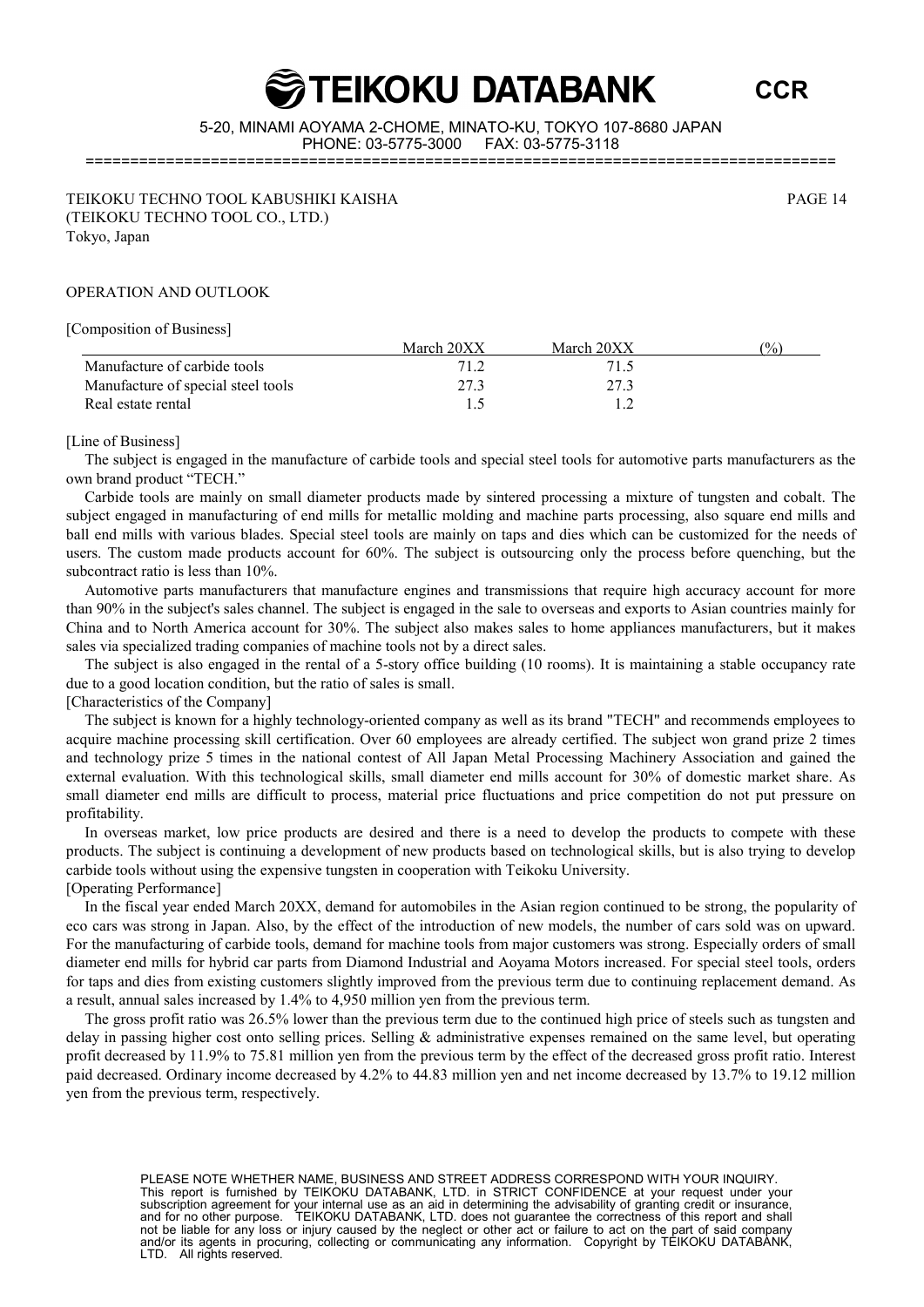**CCR**

5-20, MINAMI AOYAMA 2-CHOME, MINATO-KU, TOKYO 107-8680 JAPAN PHONE: 03-5775-3000 FAX: 03-5775-3118 ====================================================================================

TEIKOKU TECHNO TOOL KABUSHIKI KAISHA PAGE 15 (TEIKOKU TECHNO TOOL CO., LTD.) Tokyo, Japan

OPERATION AND OUTLOOK: (continued from Page 14)

[Financial Position and Fund-Raising Capacity]

As for a part of collection by due date cash, the subject uses factoring to convert receivables to cash at an early date. Collection and payment are balanced. It has more than 1 month of inventory. There is demand for stopgap funds and loans from financial institute are allocated. However, the dependence on loans for stopgap funds is low and the funding is relatively stable as cash on hand of more than monthly sales is secured.

For fund-raising capacity, judging from the recent net income and depreciation cost, etc., the source of repayment is secured. There is no concern on financial structure so that it seems to have adequate capacity in raising working funds and necessary funds for business investment.

#### [Latest Trend and Prospects]

For the fiscal year ended March 20XX, the subject expected the increased sales from the sale of new product (cutting tool with the improved abrasion resistance) and started with target of annual sales 5,050 million yen and ordinary income 50 million yen. For carbide tools, a main customer, Diamond Industrial penetrated into the Asian market where growth is expected and orders of small diameter end mills for the said company are solid. As of the end of January 20XX, sales increased slightly from the previous term. For special steel tools, replacement demands for taps and dies remained the same level with the previous term. By hiring 3 more sales staff, a sales channel of own developed small diameter end mills is gradually expanding into aircraft parts market. Annual sales are expected to be around 5,050 million yen, the target at the beginning of the term.

The gross profit ratio is lower than the previous term due to the continued high price of a main raw material, tungsten. Selling & administrative expenses have increased because of hiring sales staff. It intends to recover the gross profit ratio by improving the operating rate through review of production shifts and introducing of new products. Ordinary income is estimated to be around 45 million yen, the same level with the previous term.

Carbide tools without tungsten which are developed jointly with Teikoku University are scheduled to be available in the fall of 20XX.

In view of the established technological skills, a steady operating base on automotive parts industry and a fairly sound financial position, the subject is likely to sustain the present business condition for the time being.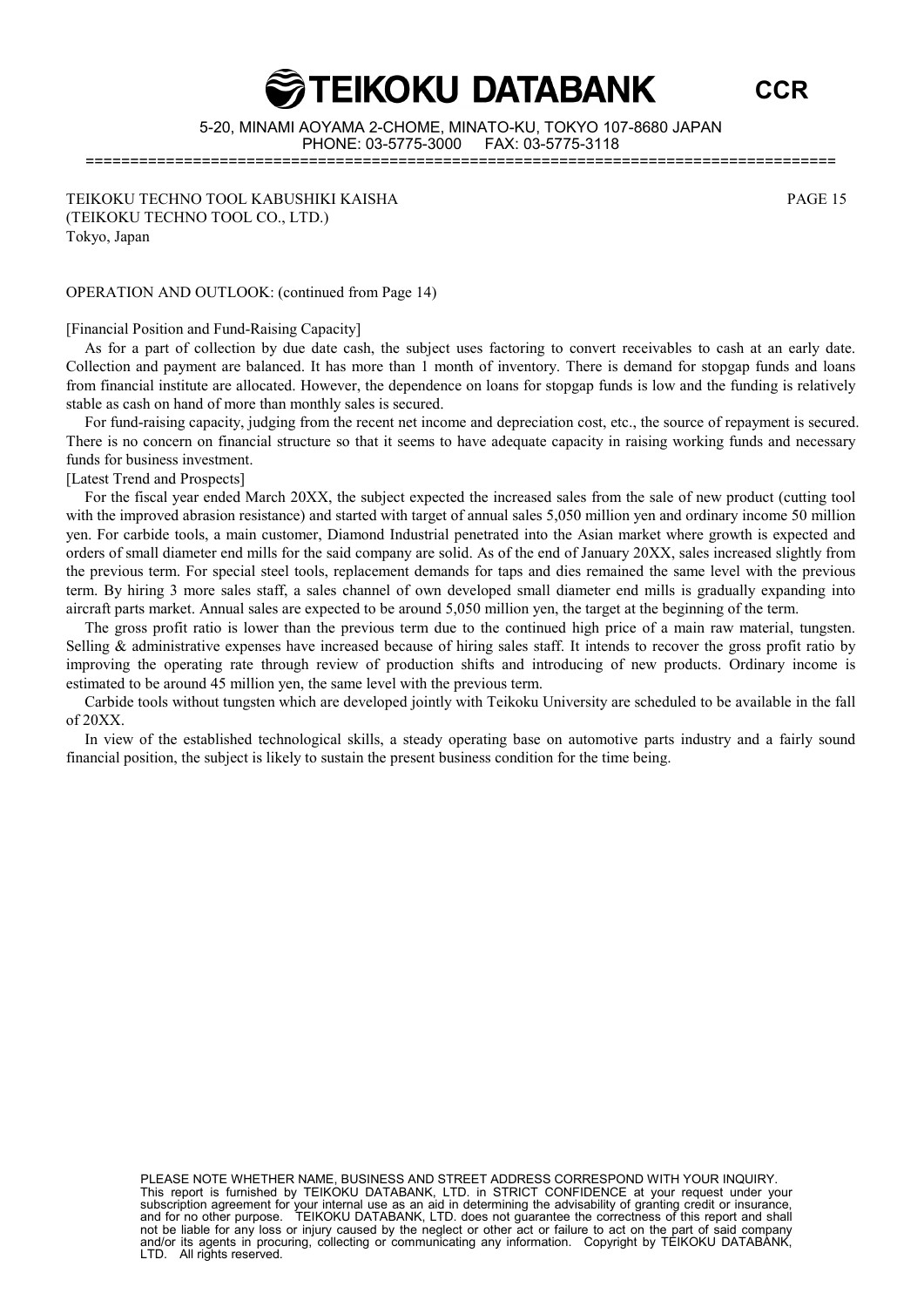**CCR**

5-20, MINAMI AOYAMA 2-CHOME, MINATO-KU, TOKYO 107-8680 JAPAN PHONE: 03-5775-3000

====================================================================================

TEIKOKU TECHNO TOOL KABUSHIKI KAISHA PAGE 16 (TEIKOKU TECHNO TOOL CO., LTD.) Tokyo, Japan

#### ANALYSIS OF FINANCIAL STATEMENTS

#### TDB COMPANY CODE: 989999956

TIC: 35441

| <b>ITEM (FORMULAS)</b>                            | From 01 Apr. 20XX |            | From 01 Apr. 20XX |            | From 01 Apr. 20XX |            |
|---------------------------------------------------|-------------------|------------|-------------------|------------|-------------------|------------|
|                                                   | To 31 Mar. 20XX   |            | To 31 Mar. 20XX   |            | To 31 Mar. 20XX   |            |
| <b>GENERAL INDEX</b>                              | Analysis          | Comparison | Analysis          | Comparison | Analysis          | Comparison |
|                                                   |                   | Average    |                   | Average    |                   | Average    |
| Ratio of Ordinary Income to Total                 | 1.63              | 2.13       | 1.82              | 0.19       | 1.74              | $-0.08$    |
| Liabilities & Net Worth                           |                   | 5.28D      |                   | 6.74D      |                   | 6.95 E     |
| OI / L & NW $(\%$                                 |                   |            |                   |            |                   |            |
| <b>PROFITABILITY</b>                              |                   |            |                   |            |                   |            |
| Ratio of Ordinary Income to Net Sales             | 0.87              | 1.14       | 0.96              | 0.09       | 0.91              | $-0.05$    |
| OI / NS $(\% )$                                   |                   | 6.25 D     |                   | 7.86D      |                   | $8.08\to$  |
| Ratio of Gross Profit to Net Sales                | 27.26             | 0.89       | 26.95             | $-0.31$    | 26.50             | $-0.45$    |
| $GP/NS$ (%)                                       |                   | 32.52 C    |                   | 30.84 C    |                   | 32.60 C    |
| Ratio of Operating Profit to Net Sales            | 1.53              | 1.17       | 1.76              | 0.23       | 1.53              | $-0.23$    |
| OP / NS $(\%$                                     |                   | 6.02D      |                   | 6.74D      |                   | $7.02D$    |
| <b>Average Interest Ratio on Borrowings</b>       | 2.14              | $-0.01$    | 2.25              | 0.11       | 2.21              | $-0.04$    |
| IP / B $(\%$                                      |                   | 1.81D      |                   | 1.80D      |                   | 1.58D      |
| <b>EFFICIENCY</b>                                 |                   |            |                   |            |                   |            |
| Turnover Ratio of Total Liabilities and Net Worth | 1.87              | $-0.01$    | 1.90              | 0.03       | 1.92              | 0.02       |
| $NS/L & NW$ (Times)                               |                   | 0.96A      |                   | 0.94A      |                   | 0.91A      |
| Turnover Period of Inventory Assets               | 1.26              | 0.03       | 1.41              | 0.15       | 1.06              | $-0.35$    |
| IA / MS (Months)                                  |                   | 1.79C      |                   | 1.68C      |                   | 1.57 C     |
| <b>Turnover Period of Trade Receivables</b>       | 2.33              | 0.05       | 2.12              | $-0.21$    | 2.28              | 0.16       |
| (NR & AR) / MS (Months)                           |                   | 2.54 C     |                   | 2.64B      |                   | 2.66C      |
| Turnover Period of Trade Payables                 | 2.07              | 0.08       | 2.06              | $-0.01$    | 2.03              | $-0.03$    |
| (NP & AP) / MS (Monthly)                          |                   | 0.95E      |                   | 0.92 E     |                   | 0.96E      |
| <b>Turnover Period of Fixed Assets</b>            | 1.91              | $-0.07$    | 1.77              | $-0.14$    | 1.70              | $-0.07$    |
| FA / MS (Months)                                  |                   | 7.28A      |                   | 7.58A      |                   | 7.66A      |
| <b>SAFENESS/STABILITY</b>                         |                   |            |                   |            |                   |            |
| Net Worth Ratio                                   | 35.45             | $-0.63$    | 34.77             | $-0.68$    | 35.36             | 0.59       |
| $NW/L & SW(\%)$                                   |                   | 45.68D     |                   | 49.82D     |                   | 47.83 C    |
| <b>Current Ratio</b>                              | 144.74            | 0.14       | 142.89            | $-1.85$    | 144.75            | 1.86       |
| $CA / CL$ (%)                                     |                   | 414.46D    |                   | 368.90D    |                   | 368.54D    |
| <b>Fixed Ratio</b>                                | 83.56             | $-2.41$    | 80.67             | $-2.89$    | 76.99             | $-3.68$    |
| $FA/NW$ (%)                                       |                   | 208.55 C   |                   | 170.28 C   |                   | 151.56C    |
| Ratio of Interest-Bearing Liabilities to Monthly  | 1.74              | $-0.01$    | 1.63              | $-0.11$    | 1.60              | $-0.03$    |
| <b>Sales</b>                                      |                   | 4.81 B     |                   | 4.58 B     |                   | 4.72 B     |
| IBL / MS (Times)                                  |                   |            |                   |            |                   |            |

NOTES:

\*Net Worth = NW Liabilities = L Ordinary Income = OI Net Sales = NS

Gross Profit = GP Operating Profit = OP Interest Payable = IP Borrowings = B Inventory Assets = IA Monthly Sales = MS Notes Receivable = NR Accounts Receivable = AR Notes Payable = NP Accounts Payable = AP Current Assets = CA Current Liabilities = CL Fixed Assets = FA Fixed Liabilities = FL Interest-Bearing Liabilities = IBL

\*\* Rank in Industry Comparison: A= Less than high rank 20%, B= From 20 to Less than 40%, C= From 40 to Less than 60%,

D= From 60 to Less than  $80\%$ , E= Subordinate position  $20\%$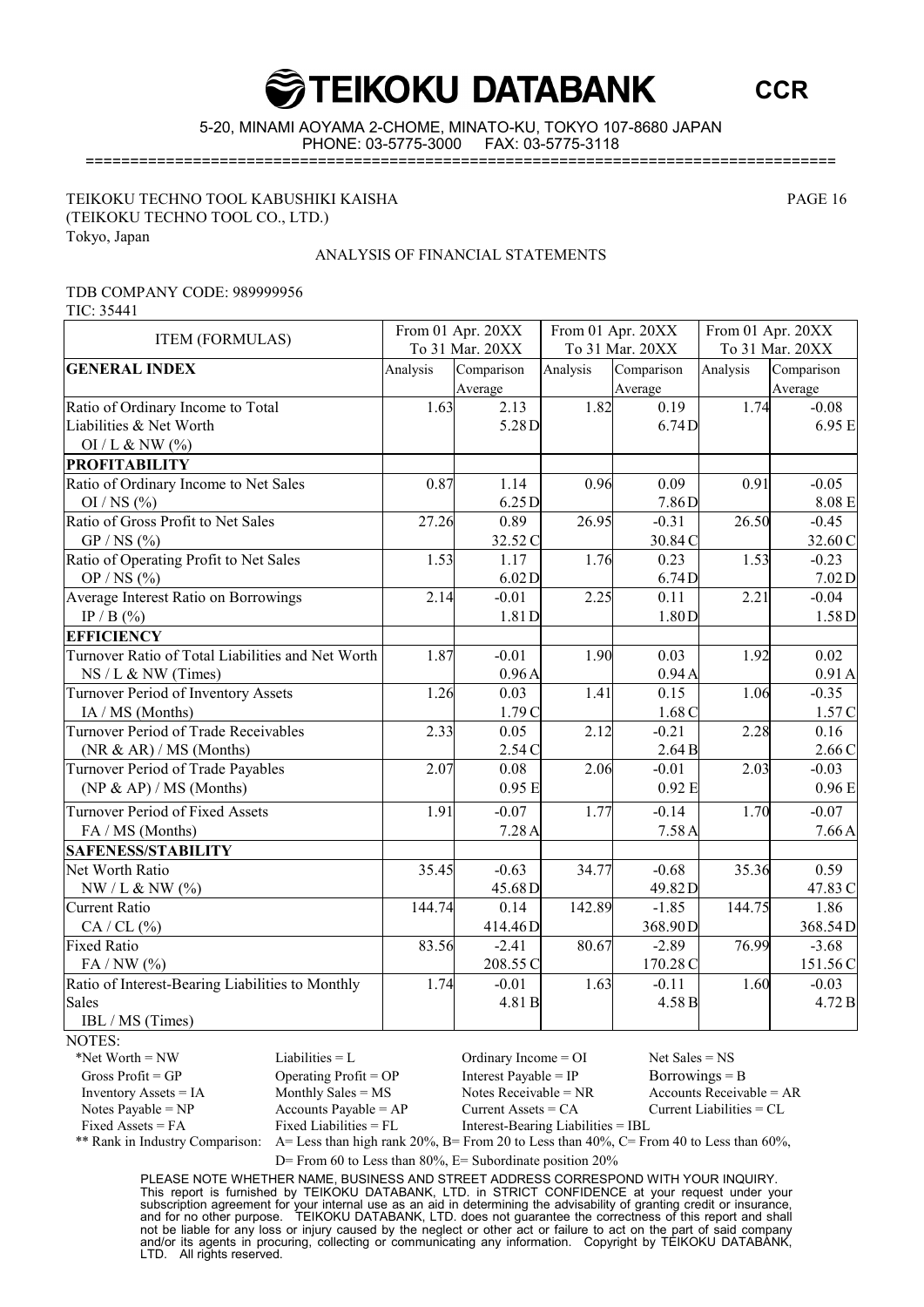**CCR**

5-20, MINAMI AOYAMA 2-CHOME, MINATO-KU, TOKYO 107-8680 JAPAN PHONE: 03-5775-3000

====================================================================================

#### TEIKOKU TECHNO TOOL KABUSHIKI KAISHA PAGE 17 (TEIKOKU TECHNO TOOL CO., LTD.) Tokyo, Japan

#### BREAK-EVEN POINT ANALYSIS TABLE (Thousand yen)

| <b>ITEM</b>                                    | From 01 Apr. 20XX<br>To 31 Mar. 20XX |               | From 01 Apr. 20XX<br>To 31 Mar. 20XX |              | From 01 Apr. 20XX<br>To 31 Mar. 20XX |              |
|------------------------------------------------|--------------------------------------|---------------|--------------------------------------|--------------|--------------------------------------|--------------|
|                                                | Amount                               | Increase      | Amount                               | Increase     | Amount                               | Increase     |
|                                                |                                      | Ratio $(\% )$ |                                      | Ratio $(\%)$ |                                      | Ratio $(\%)$ |
| Sales at Break-even Point                      | 4,498,147                            | 0.4           | 4,781,524                            | 6.3          | 4,849,954                            | 1.4          |
| (Total Fixed Expenses / Marginal Profit Ratio) |                                      |               |                                      |              |                                      |              |
| Sales (Operating Revenue)                      | 4,584,423                            | 3.0           | 4,882,410                            | 6.5          | 4,950,128                            | 1.4          |
| <b>Total Variable Expenses</b>                 | 2,455,470                            | $-5.1$        | 2,614,608                            | 6.5          | 2,724,751                            | 4.2          |
| Marginal Profit                                | 2,128,952                            | 14.3          | 2,267,801                            | 6.5          | 2,225,376                            | $-1.9$       |
| (Sales – Total Variable Expenses)              |                                      |               |                                      |              |                                      |              |
| <b>Total Fixed Expenses</b>                    | 2,088,939                            | 11.5          | 2,221,018                            | 6.3          | 2,180,539                            | $-1.8$       |
| Ordinary Income                                | 40,013                               | 438.1         | 46,783                               | 16.9         | 44,837                               | $-4.2$       |

#### ANALYSIS RATIO

|                                                 | From 01 Apr. 20XX |            | From 01 Apr. 20XX |            | From 01 Apr. 20XX |            |
|-------------------------------------------------|-------------------|------------|-------------------|------------|-------------------|------------|
| <b>ITEM (FORMULAS)</b>                          | To 31 Mar. 20XX   |            | To 31 Mar. 20XX   |            | To 31 Mar. 20XX   |            |
|                                                 | Analysis          | Comparison | Analysis          | Comparison | Analysis          | Comparison |
|                                                 |                   | Average    |                   | Average    |                   | Average    |
| Ratio of Sales at Break-even Point to Net Sales | 1.02              | 0.03       | 1.02              | 0.00       | 1.02              | 0.00       |
| $NS / SBP$ (Times)                              |                   | 1.15E      |                   | 1.19D      |                   | 1.21 E     |
| Variable Expense Ratio                          | 53.56             | $-4.60$    | 53.55             | $-0.01$    | 55.04             | 1.49       |
| $VE/NS$ (%)                                     |                   | 47.84 C    |                   | 47.61 D    |                   | 46.78D     |
| Marginal Profit Ratio                           | 46.44             | 4.60       | 46.45             | 0.01       | 44.96             | $-1.49$    |
| MP / NS (%)                                     |                   | 52.16 C    |                   | 52.39 D    |                   | 53.22D     |
| <b>Fixed Expense Ratio</b>                      | 45.57             | 3.46       | 45.49             | $-0.08$    | 44.05             | $-1.44$    |
| FE / NS (%)                                     |                   | 45.65 C    |                   | 44.53 C    |                   | 45.15 C    |
| Margin of Management Safety Ratio               | 1.88              | 2.52       | 2.07              | 0.19       | 2.02              | $-0.05$    |
| $(NS-BBP) / NS$ (%)                             |                   | 11.70D     |                   | 14.53 D    |                   | 15.32 E    |

#### NOTES:

\*Sales at Break-even Point = SBP Net Sales = NS Variable Expenses = VE Fixed Expenses = FE Fixed Assets = FA Marginal Profit =  $MP$ 

\*\* Rank in Industry Comparison: A= Less than high rank 20%, B= From 20 to Less than 40%, C= From 40 to Less than 60%, D= From 60 to Less than 80%, E= Subordinate position  $20\%$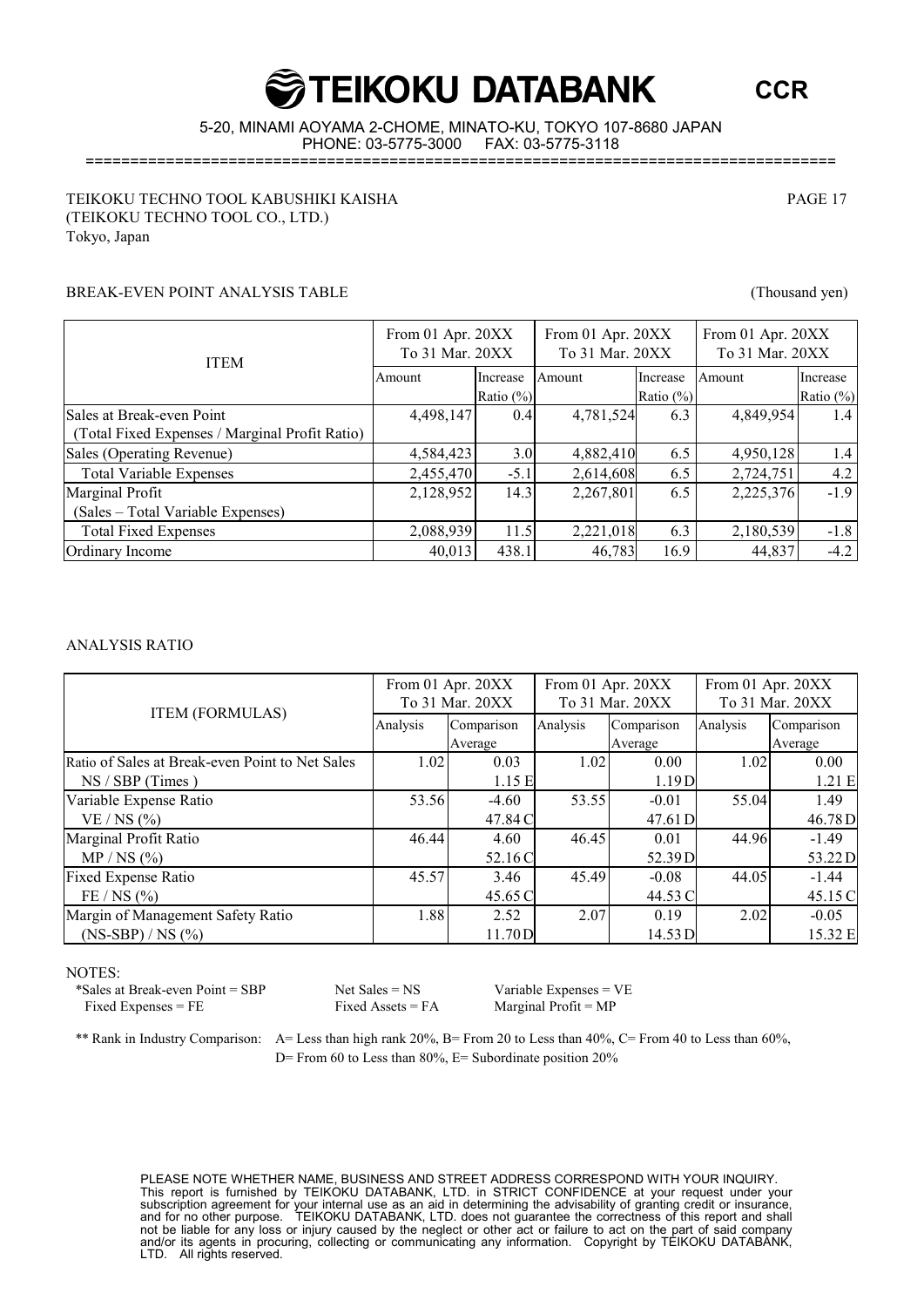**CCR**

5-20, MINAMI AOYAMA 2-CHOME, MINATO-KU, TOKYO 107-8680 JAPAN PHONE: 03-5775-3000 FAX: 03-5775-3118

====================================================================================

TEIKOKU TECHNO TOOL KABUSHIKI KAISHA PAGE 18 (TEIKOKU TECHNO TOOL CO., LTD.) Tokyo, Japan

| <b>CONDENSED BALANCE SHEET</b>        |                  |                  | (Thousand yen) |
|---------------------------------------|------------------|------------------|----------------|
|                                       | 31 Mar. 20XX     | 31 Mar. 20XX     | 31 Mar. 20XX   |
| <b>ASSETS</b>                         |                  |                  |                |
| <b>Current Assets</b>                 | 1,729,923        | 1,849,181        | 1,878,459      |
| <b>Fixed Assets</b>                   | 728,221          | 720,941          | 702,721        |
| <b>Tangible Fixed Assets</b>          | 568,224          | 566,536          | 560,316        |
| <b>Intangible Fixed Assets</b>        | 1,492            | 1,492            | 1,492          |
| Investments & Other Assets            | 158,495          | 152,913          | 140,913        |
| <b>Deferred Charges</b>               | $\boldsymbol{0}$ | $\boldsymbol{0}$ | $\theta$       |
| <b>TOTAL ASSETS</b>                   | 2,458,134        | 2,570,122        | 2,581,180      |
|                                       |                  |                  |                |
| <b>LIABILITIES</b>                    |                  |                  |                |
| <b>Current Liabilities</b>            | 1,195,193        | 1,294,153        | 1,297,734      |
| Long-Term Liabilities                 | 391,445          | 382,304          | 370,653        |
| Reserves                              | 0                | $\overline{0}$   | $\theta$       |
| <b>Total Liabilities</b>              | 1,586,633        | 1,676,457        | 1,668,387      |
| SHAREHOLDERS' EQUITY                  |                  |                  |                |
| Capital Stock                         | 871,496          | 893,665          | 912,793        |
| Capital                               | 400,000          | 400,000          | 400,000        |
| Capital Surplus                       | 27,416           | 27,416           | 27,416         |
| <b>Retained Earnings</b>              | 444,080          | 466,249          | 485,377        |
| <b>Treasury Stock</b>                 |                  |                  |                |
| Valuation and Translation Adjustments |                  |                  |                |
| Share-Purchase Warrants               |                  |                  |                |
| <b>Total Shareholders' Equity</b>     | 871,496          | 893,665          | 912,793        |
| <b>TOTAL LIABILITIES &amp;</b>        |                  |                  |                |
| SHAREHOLDERS' EQUITY                  | 2,458,134        | 2,570,122        | 2,581,180      |
|                                       |                  |                  |                |

Notes: Deficit if used (-)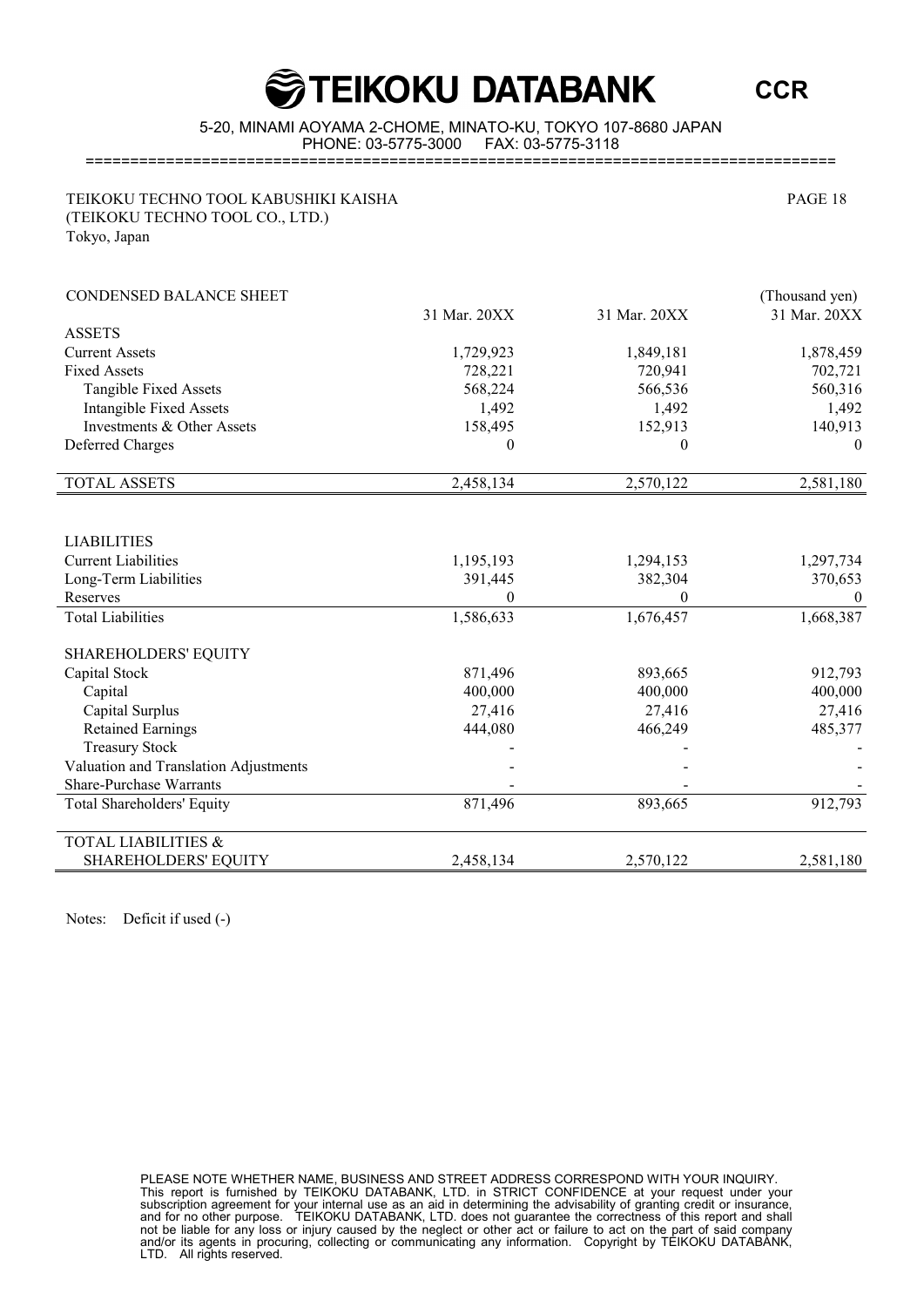### **GOBBANG TEIKOKU DATABANK**

**CCR**

5-20, MINAMI AOYAMA 2-CHOME, MINATO-KU, TOKYO 107-8680 JAPAN PHONE: 03-5775-3000 FAX: 03-5775-3118

====================================================================================

#### TEIKOKU TECHNO TOOL KABUSHIKI KAISHA PAGE 19 (TEIKOKU TECHNO TOOL CO., LTD.) Tokyo, Japan

#### CONDENSED INCOME STATEMENT (Thousand yen)

|                                           | From 01 Apr. 20XX | From 01 Apr. 20XX | From 01 Apr. 20XX |  |
|-------------------------------------------|-------------------|-------------------|-------------------|--|
|                                           | To 31 Mar. 20XX   | To 31 Mar. 20XX   | To 31 Mar. 20XX   |  |
| Sales                                     | 4,584,423         | 4,882,410         | 4,950,128         |  |
| <b>Operating Expenses</b>                 | 4,514,340         | 4,796,383         | 4,874,309         |  |
| Cost of Sales                             | 3,334,662         | 3,566,755         | 3,638,344         |  |
| Gross Profit                              | 1,249,761         | 1,315,655         | 1,311,784         |  |
| Selling and General Expenses              | 1,179,678         | 1,229,628         | 1,235,965         |  |
| <b>Operating Profit</b>                   | 70,083            | 86,027            | 75,819            |  |
| Non-Operating Profit                      | 1,925             | 1,721             | 1,483             |  |
| Non-Operating Expense                     | 31,995            | 40,965            | 32,465            |  |
| Ordinary Income                           | 40,013            | 46,783            | 44,837            |  |
| <b>Extraordinary Profit</b>               |                   | $\theta$          | $\theta$          |  |
| <b>Extraordinary Loss</b>                 | 9,468             | 6,135             | 5,322             |  |
| Pretax Income                             | 30,545            | 40,648            | 39,515            |  |
| Corporation Taxes etc                     | 12,004            | 18,479            | 20,387            |  |
| Net Income                                | 18,541            | 22,169            | 19,128            |  |
| Unapprop. Income (Begin. of Term)         |                   |                   |                   |  |
| Unapprop. Retained Earnings (End of Term) |                   |                   |                   |  |

Notes: Deficit if used (-)